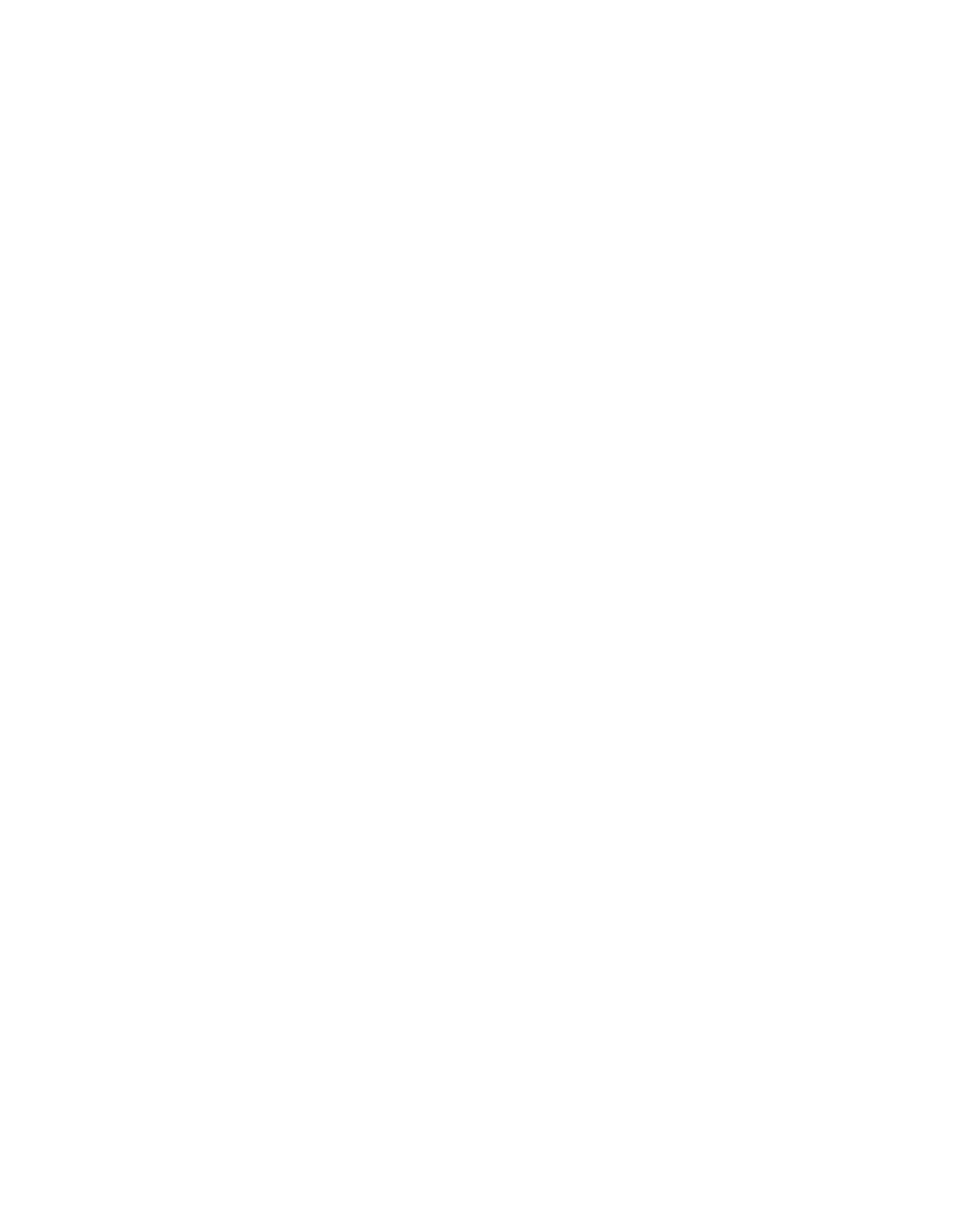



| $\mathsf{I}$ .<br>- Reverse Osmosis Process<br>- Semipermeable membrane<br>- Factors affecting membrane service life<br>- Reverse Osmosis System Terms and Definitions<br>- Feed Water requirements                                                    |  |  |
|--------------------------------------------------------------------------------------------------------------------------------------------------------------------------------------------------------------------------------------------------------|--|--|
| II.                                                                                                                                                                                                                                                    |  |  |
| III.                                                                                                                                                                                                                                                   |  |  |
| IV.                                                                                                                                                                                                                                                    |  |  |
| V.                                                                                                                                                                                                                                                     |  |  |
| VI.<br>- Controller screen<br>- Navigation and Programming Menu<br>- Controller Programming<br>- Information displayed on screen<br>- Settings Parameter<br>- Cable connection identification<br>- Calibration of TDS sensor<br>- Control box features |  |  |
| - Initial tests                                                                                                                                                                                                                                        |  |  |
|                                                                                                                                                                                                                                                        |  |  |
|                                                                                                                                                                                                                                                        |  |  |
|                                                                                                                                                                                                                                                        |  |  |
|                                                                                                                                                                                                                                                        |  |  |



**WARNING! READ ENTIRE MANUAL COMPLETELY. FAILURE TO FOLLOW ALL GUIDELINES COULD CAUSE PERSONAL INJURY OR PROPERTY DAMAGE.**



**REVIEW AND FOLLOW LOCAL LAWS REGARDING PLUMBING INSTALLATION OF THIS EQUIPMENT.**



**WARNING! DO NOT USE WITH WATER THAT IS MICROBIOLOGICALLY UNSAFE OR OF UNKNOWN QUALITY WITHOUT PROPER DISINFECTION BEFORE OR AFTER THE EQUIPMENT.** 

*NOTE : Failure to comply with these instructions will void equipment warranty and the installer will be responsible for service, damages and repairs.*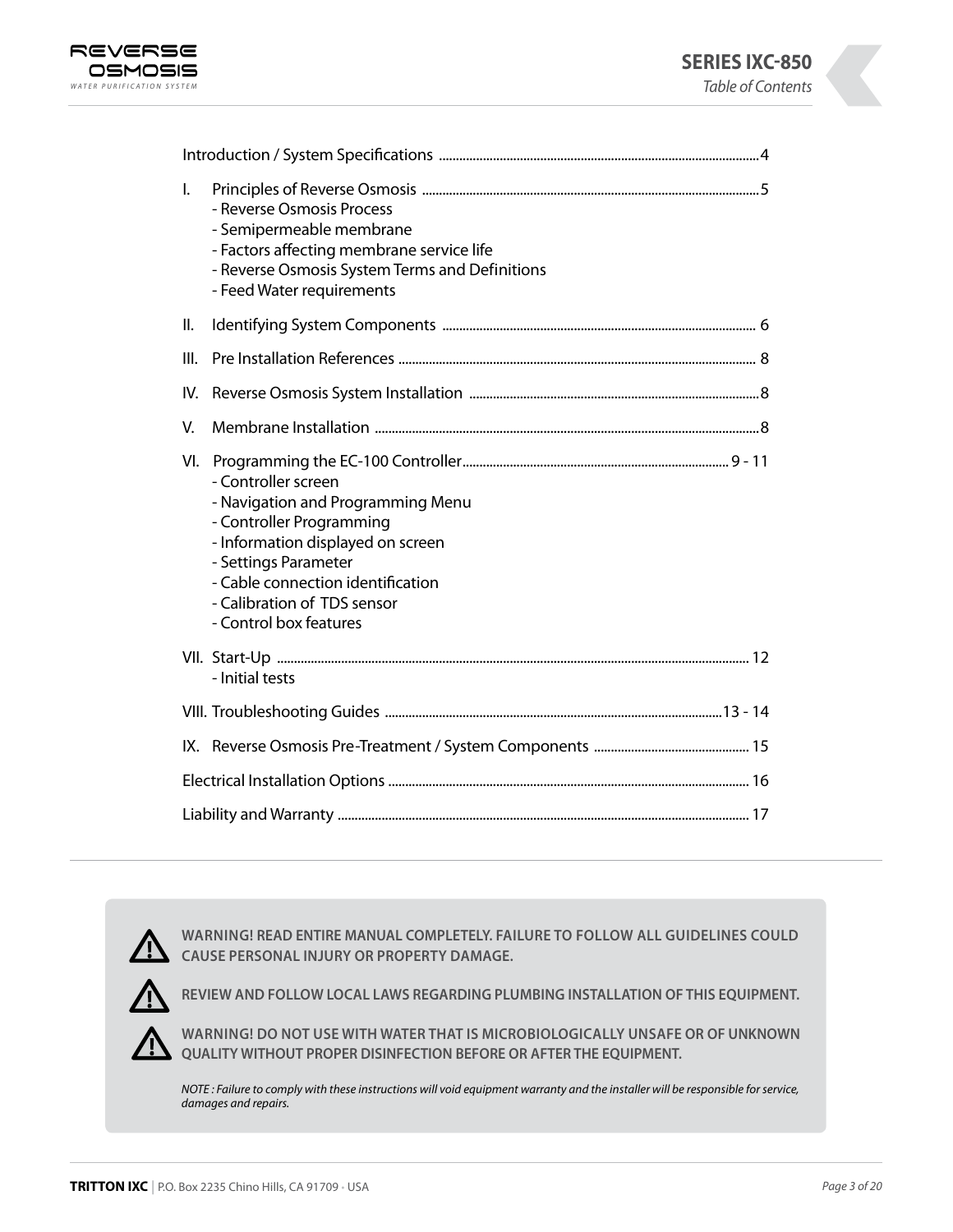

## **INTRODUCTION**

Water is an important part of all process applications. In order to always provide the highest quality of water to the end consumer, we must make sure to have all the required parameters for each application. Correct information is important in order to safeguard the welfare of consumers when it comes to water quality for food processing, beverages or whatever the final application may be. Proper selection of treatment technology must be evaluated in a case by case basis.

The physical, chemical and microbiological characteristics of water vary from one source to another. Proper water analysis is important in order to know the unique parameters of the water to be treated. Remember that water is a universal solvent and each water supply has different quality characteristics.

It is worth mentioning that in water analysis: dissolved solids (ions or dissolved minerals) whose concentration determine water salinity is measured as TDS (total dissolved solids) or electrical conductivity. Suspended solids and colloids are the ones that give the characteristics of water turbidity. Organic components and micro-biological and other chemical parameters such as pH, dissolved gases, hardness, silica and dissolved metals are equally important to determine the quality of incoming water to any water conditioning process.

Tritton IXC-850 RO systems have been designed and tested to provide high quality water and are built with quality components that provide you not just high grade water, but also gives you full confidence in its operation and durability.

## **SYSTEM SPECIFICATIONS**

| <b>MODEL:</b>                            | <b>ROS-IXC-850</b> |
|------------------------------------------|--------------------|
| <b>PRODUCTION</b><br>(GPD)               | 850-1000* gpd      |
| <b>MEMBRANE</b>                          | HLP-4021           |
| SYSTEM<br><b>PRESSURE</b>                | 150 - 200 psi      |
| <b>ROTARY PUMP</b><br><b>CAPACITY</b>    | 100 gph            |
| <b>INLET-OUTLET</b><br><b>PORT</b>       | 3/8"               |
| <b>SYSTEM</b><br><b>DIMENSIONS</b>       | 26" x 23" x 20"    |
| <b>WEIGHT</b><br>(LBS)                   | 75 lbs (34.02 kgs) |
| <b>ELECTRICAL</b><br><b>POWER SUPPLY</b> | 120 V/60 Hz        |

*\* The system production rate is based on minimum feed water quality below 1,000 PPM, feed water temp 77° F, and SDI < 5. Use a suitable pretreatment capable of removing all membrane damaging substances.*

*If you purchased any of these systems with some variation or special design and it is not described in this manual, please contact us indicating the corresponding serial number.*

*Please read the information contained in this manual before starting operation of the Reverse Osmosis system. Any misapplication could void the warranty or cause equipment damage.*



**THIS REVERSE OSMOSIS SYSTEM IS DESIGNED FOR WATER PURIFICATION PURPOSES ONLY.**



**THIS REVERSE OSMOSIS SYSTEM MUST BE PROTECTED FROM NATURAL ELEMENTS. RAIN AND EXPOSURE TO UV RAYS CAN CAUSE PERMANENT DAMAGE TO THE SYSTEM.**



**EXPOSURE TO VERY HIGH HUMIDITY MAY CAUSE DAMAGE TO PUMP MOTOR AND ELECTRONIC CONTROLS.**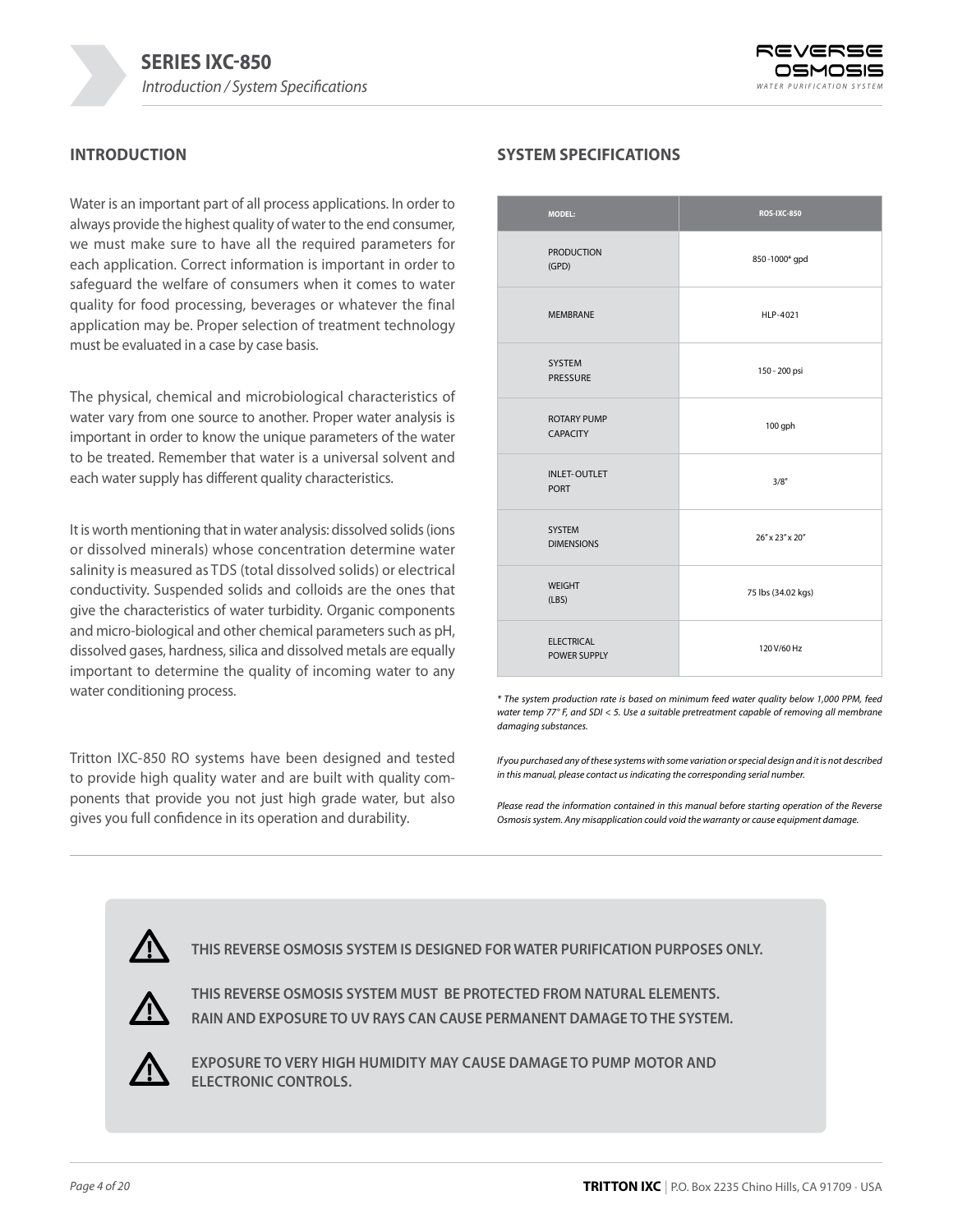

## **I. Principles of Reverse Osmosis Technology**

#### **How the Reverse Osmosis process works?**

Reverse Osmosis (RO) is a process in which water is forced to pass through a semipermeable membrane by pressure.

As the water passes through the membrane dissolved particles are rejected by the membrane in its spiral layers of semipermeable material formed around a central perforated tube.

#### **Semipermeable Membrane**

The Reverse Osmosis system uses the properties of a microporous membrane that works as an efficient particulate filter up to the size of chemical molecules or ions. The rejection of these particles is compared to molecular weight and ionic charge. For example, we can expect a 90% rejection of sodium chloride, which means that the product passing through the membrane will have a concentration of about one tenth of the incoming water. The rejection of calcium carbonate (hardness) will be about 95%, while most of the salts will be rejected approximately 98% to 99%.

Ion rejection or organic material is basically done by mechanical filtration. Most substances with molecular weight of more than 100 will be completely rejected by the membrane. Particles with very low molecular weight such as formaldehyde or free phenol can pass through the membrane (RO), like most dissolved gases.

Disposal of unwanted particles is accomplished by constant flow of water that is circulating, making the function of rinsing the membrane, which prevents saturating surface and reduces the tendency to form scale.



# **Factors that affect the operation and**

#### **life of the membrane**

There are 5 main factors affecting the Reverse Osmosis membrane:

1. **Pressure:** Excessive pressure may deform and compress the membrane which can cause decrease water production.

**2. Hydrolysis:** It is a chemical reaction of water that affects the membrane. This happens when the water temperature is very high and the pH is below 2.5 or above 7. To avoid this, keep the pH between 5 and 6.

**3. Bacterium:** The presence of bacteria deteriorates the surface layer of the membrane and reduces the ability of the membrane to reject salts.

**4. Temperature:** Avoid temperatures above 95° F (35° C) to avoid damaging the membrane structure.

**5. Saturation:** These are salts (calcium carbonate, etc.) that are precipitated on the membrane. These salts clog the pores and channels reducing the amount of water produced.

Temperature in Reverse Osmosis units:

The units are designed for a temperature of 77° F (25° C). The production flow is reduced at low temperatures. On average membranes lose at least 1.8% of production for each degree below 77° F.

## **Some common terms and definitions related to Reverse Osmosis**

**Incoming (feed) water** - Pre-filtered and softened water introduced to the Reverse Osmosis modules.

**Product Water** - Purified water produced by Reverse Osmosis membranes.

**Water Concentrate** *(rejection)* - High waste containing water (reject) that goes directly to the drain.

**Membrane** - Internal semipermeable element core of your Reverse Osmosis system.

**Module** - is the complete membrane inside a pressure vessel.

**GPD** (*Gallons per day*) - Unit of measure which determines the water production of the membranes. (maximum working 24 hours / day).

**PPM** (*Parts per million*) - Method used to measure the quality of water in the Reverse Osmosis.

**Percentage Recovery** - The amount of water recovered through the membranes. Example: If you enter 100 gallons of water into the membrane, and produce 60 gallons of clean water to 40 gallons of reject water, this means the RO System has a 60% recovery.

**Percentage Rejection** - The amount of salts and chemicals rejected or removed by Reverse Osmosis membranes.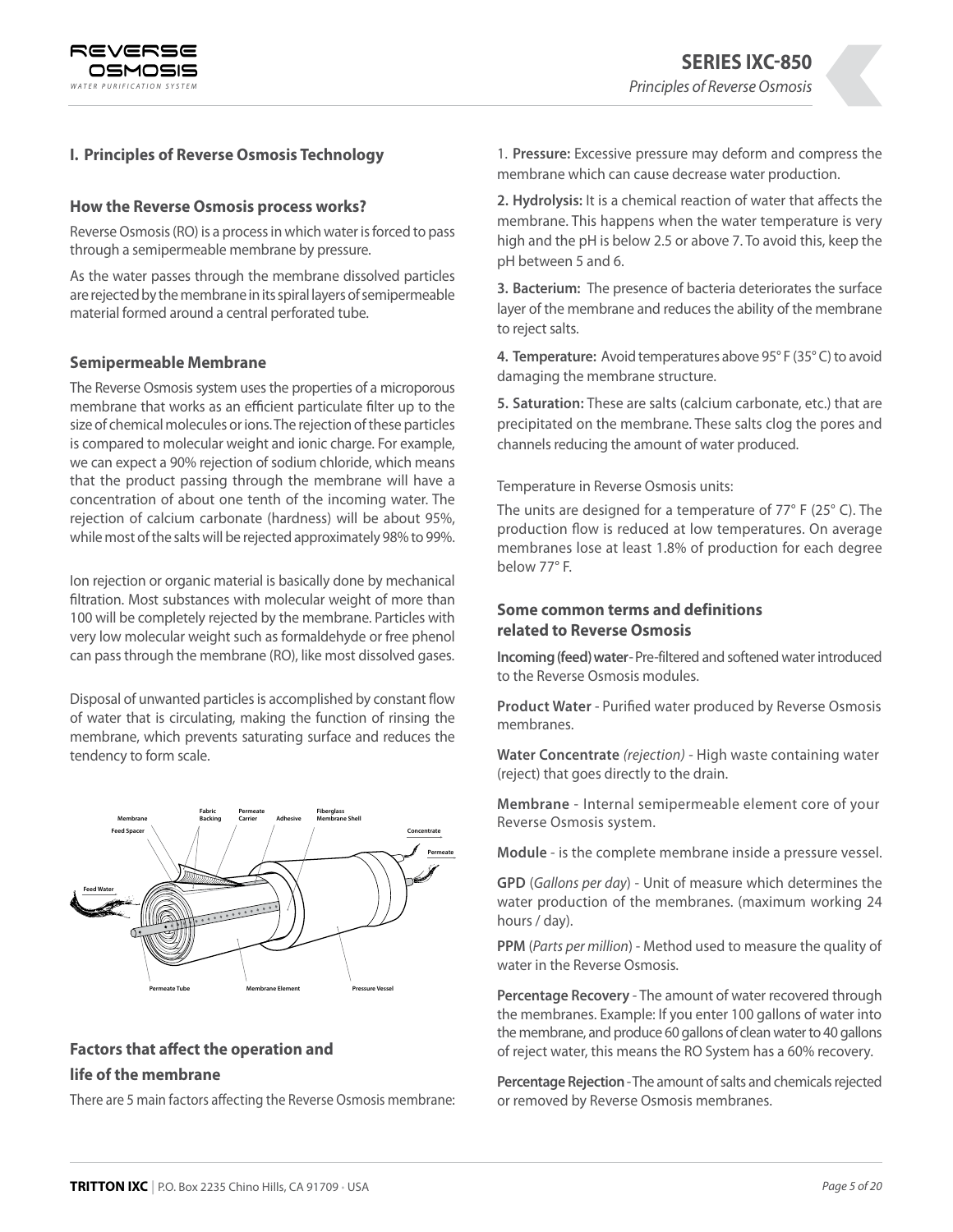

### **Feed Water Requirements**

### **TYPICAL EXPECTED ION REJECTION IN A TFC MEMBRANE TYPE:**

| TYPICAL EXPECTED ION REJECTION IN A TFC MEMBRANE TYPE |        |  |
|-------------------------------------------------------|--------|--|
| <b>SODIUM</b>                                         | 85-94% |  |
| <b>LEAD</b>                                           | 95-98% |  |
| <b>SULFATE</b>                                        | 96-98% |  |
| <b>ARSENIC</b>                                        | 92-96% |  |
| <b>CALCIUM</b>                                        | 94-98% |  |
| <b>MAGNESIUM</b>                                      | 94-98% |  |
| <b>POTASSIUM</b>                                      | 85-95% |  |
| <b>NICKEL</b>                                         | 96-98% |  |
| <b>NITRATE</b>                                        | 60-75% |  |
| <b>FLUORIDE</b>                                       | 85-92% |  |
| <b>IRON</b>                                           | 94-98% |  |
| <b>MANGANESE</b>                                      | 94-98% |  |
| <b>ZINC</b>                                           | 95-98% |  |
| <b>CADMIUM</b>                                        | 95-98% |  |
| <b>MERCURY</b>                                        | 95-98% |  |
| <b>BARIUM</b>                                         | 95-98% |  |
| <b>SELENIUM</b>                                       | 94-96% |  |
| <b>CYANIDE</b>                                        | 84-92% |  |
| <b>PHOSPHATE</b>                                      | 96-98% |  |
| <b>CHLORIDE</b>                                       | 85-92% |  |

#### **WATER SUPPLY REQUIREMENTS:**

| <b>TYPICAL REJECTION OF A REVERSE OSMOSIS MEMBRANE</b> |                |  |
|--------------------------------------------------------|----------------|--|
| <b>TEMPERATURE</b>                                     | $8-27^\circ$ C |  |
| <b>HARDNESS</b>                                        | $< 20$ PPM     |  |
| <b>RESIDUAL CHLORINE</b>                               | 0 PPM          |  |
| <b>TDS</b>                                             | $< 1000$ PPM   |  |
| рH                                                     | $5$ to 6       |  |
| <b>IRON</b>                                            | < 0.01         |  |
| <b>SILICA</b>                                          | $< 10$ PPM     |  |
| <b>MANGANESE</b>                                       | $< 0.05$ PPM   |  |
| <b>INLET PRESSURE</b>                                  | $30 - 60$ PSI  |  |

#### **II.- SYSTEM COMPONENTS**

**1. PREFILTER PRESSURE GAUGE:** Glycerin filled pressure gauge (*0 -100 psi*). Standard on all units and is located on the front of the panel. This gauge measures the water pressure in PSI at the outlet of the pre-filter, a minimum pressure of 30 PSI is recommended.

**2. SYSTEM PRESSURE GAUGE:** Glycerin filled pressure gauge (0 -300 psi). Standard on all units. Located in front of the panel and indicates the pump pressure discharge. This gauge measures the pressure of water in PSI which is applied through the membrane. (*Maximum recommended operating pressure is 180 - 200 PSI, depending on the type of membrane*).

## **The operating pressure of the system can be adjusted by regulating these combined valves:**

- Turning waste valve handle to the right the pressure increases; turning the valve handle to the left pressure will decrease.

## **CAUTION! DO NOT CLOSE THIS VALVE COMPLETELY.**

- By adjusting the recirculation valve located next to the waste valve above.

- Turn right to increase pressure and close recirculation flow or turn the handle to the left to decrease pressure and open recirculation flow.

**3. CONCENTRATE WATER FLOWMETER (***WASTE***):** Located on the front of the panel, this meter is calibrated in gallons per minute. Its purpose is to measure the amount of waste water that the system is producing.

**4. PRODUCT WATER FLOWMETER (***PERMEATE***):** Located on the front panel, its purpose is to measure the amount of product water in gallons per minute.

**5. REVERSE OSMOSIS MODULE:** It consists of a membrane housing and the membrane. The assembly is placed horizontal on IXC- 850 model.

**6. WASTE VALVE:** This valve is located on the front panel. Its purpose is to restrict the flow of concentrated water leaving the module, it creates the necessary pressure inside the module so that water is forced into the membrane creating the Reverse Osmosis effect.

### **Turning the valve knob will control the ratio of water discharged/ water produced.**

- *Turning clockwise will increase pressure inside of the module and reduce the amount of waste water.*

*- Turning counterclockwise will decrease pressure within the module and increase the amount of waste water.*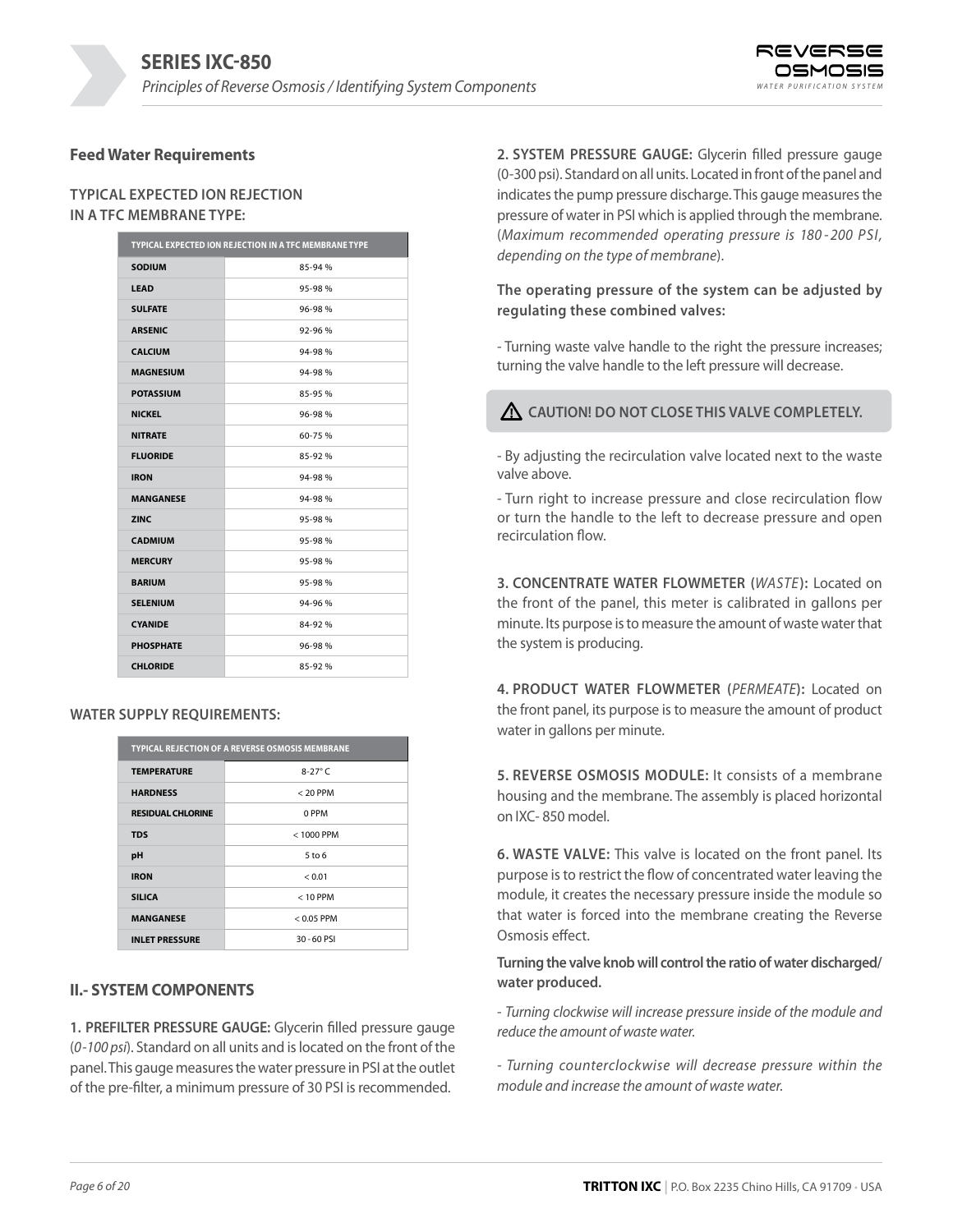

**CAUTION! KEEP IN MIND THE RECOVERY (PRODUCT/ REJECTION) SUGGESTED BY YOUR DEALER BASED ON WATER ANALYSIS DONE.**

- **CAUTION! WASTE VALVE SHOULD NEVER BE COMPLETELY SHUT.**
- **WARNING! DO NOT EXCEED THE RECOMMENDED PRESSURE OF MEMBRANE PARAMETERS.**

**7. RECIRCULATION VALVE:** This valve is located on the upper front panel. Its propose is to adjust the amount of waste water that recirculates into the feed water of the system. It is used to refine and adjust pump pressure. You should be cautious of the incoming waters charecteristics, not to exceed the rate of salinization with imbedded tendency such as calcium, magnesium, silica and avoid membrane fouling problems.

**8. PRE-FILTER:** This filter is a 5-micron pre-filter. It is used to remove any particles that may have passed through pretreatment or released by pretreatment materials. After this sediment filter there is a second filtration stage, a 5-micron carbon block filter. If the cartridge is dirty it can cause pressure loss.

## **NOTICE: NEVER USE THIS FILTER AS THE ONLY WAY OF PRE-TREATMENT FOR YOUR REVERSE OSMOSIS SYSTEM.**

**9. HIGH PRESSURE PUMP:** This creates high pressure for proper Reverse Osmosis operation. The pressure of the system is adjusted by the waste valve and the recirculation valve. Additionally, if necessary, this pump has a pressure increase screw at the top of the pump, the pressure increases by turning the screw to the right and the pressure decreases by loosening the screw to the left. This screw is already adjusted when the system has been factory tested.

**CAUTION! NEVER USE THE PUMP WITHOUT WATER.**

**10. CONTROL BOX:** The Reverse Osmosis system is designed to be automatically operated by an electronic controller. The EC-100 controller monitors the operation parameters of the system and sends continuous information to the screen.

In addition, the system has security features integrated into its design to protect components and continuously monitor the quality of product water produced.

**Pump Motor overload** - Amperage surges are addressed by a thermal relay located on the motor contactor installed for the high-pressure pump.

**Start Timer delay** - The start delay or pump start delay is 10 seconds. This helps detect potential problems with the solenoid valve or voltage spikes.

**Low Pressure Switch** - Protects the high-pressure pump to not operate without water, detects no or low pressure in the system and immediately shuts down the system and sends an alarm to the screen. Low pressure switch is activated at 10 PSI.

**Product Water Level Connections in the Storage Tank** - Option A: When using an atmospheric tank, a High Level Switch ( provided with the system ) is used. Option B: When using a pressurized tank it is required to use a Cut Switch as if it were a stop and start signal of a jet pump, it is recommended to use a range of 20-40 psi. (See page 15)

**Product Water Quality Sensor** - The system has an integrated TDS sensor for monitoring water quality and is constantly visible on the control screen. The TDS sensor can be read in PPM and can be set to trigger an alarm if water quality is abnormal.

**11. INLET SOLENOID VALVE:** Normally closed solenoid valve (*NC*). This valve is located on the feed side of the pressure pump. Its purpose is to stop the water supply when the unit is not operating. If the power fails, this valve will close.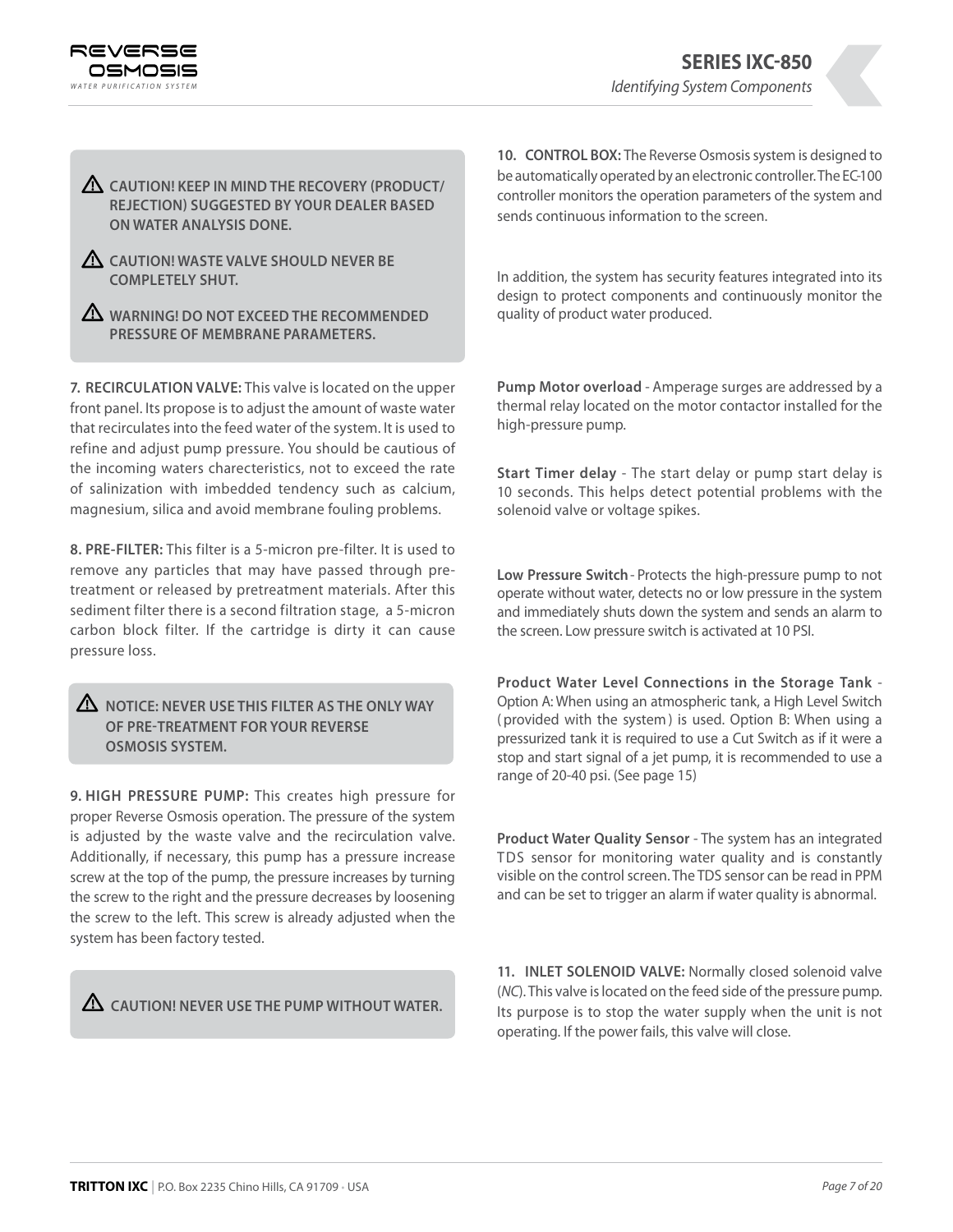

## **III. PRE INSTALLATION REFERENCES**

**Inlet Feed Water** - enters through the pre -filter housing. The housing connection is 3/8" using a flexible tubing supplied with the system and is located on the first prefilter.

#### **The system has 4 stages of purification**:

**Stage 1** - Sediment Prefilter:

- (1) Sediments 2.5" x 10", 5 MIC, Polyspun (SDC-25-1005) Hydronix Water Technology

#### **Stage 2** - Carbon Block Prefilter:

- (1) Carbon Block 2.5" x 10", 5 MIC (CB - 25 -1005)

Hydronix Water Technology

#### **Stage 3** - Membrane:

- (1) Membrane 4" x 21"- Rejection of salts of 95 -98%

Hydron Membrane Technology (HLP-4021)

#### **Stage 4** - Postfilter:

- (1) Carbon Block 2.5" x 10", 5 MIC (CB-25-1005) Hydronix Water Technology

**Outlet Product Water** - On model IXC-850 system, the permeate water output exits through the product water flow meter, it is fed to an activated carbon Postfilter. The location of the product water is at the outlet of the activated carbon post-filter.

**Outlet Waste Water** - On model IXC- 8 50, waste water or concentrate exits the reject water flowmeter through the back of the system. The output connection is located at the rear of the equipment and a 1/4" tube is connected.

**Control Box Power and Voltage Connections** - Model IXC-850 is supplied with standard 120 volts, single phase. All systems must be installed according to local regulations.

**Switch and Product Water Level Connections in the Storage Tank** - The cable connections for the liquid level switch are located directly on the back side of the electrical control box. The two wires are connected together with the level switch cables. When the switch is closed, the Reverse Osmosis system is switched on. When the switch is open the Reverse Osmosis system is switched off.

**IT IS EXTREMELY IMPORTANT TO MAKE SURE YOU KNOW ALL REGULATIONS PERTAINING TO LOCAL, BUILDING, ELECTRICAL AND PLUMBING PARAMETERS OF THE SITE WHERE YOU ARE INSTALLING THE SYSTEM.**  **ALWAYS FOLLOW SAFETY PROCEDURES WHEN INSTALLING THE UNIT.**

## **IV. REVERSE OSMOSIS SYSTEM INSTALLATION**

#### **INSTALL FOLLOWING THESE STEPS:**

**1.** Choose a place that is covered and has enough space for the system. The location should also have feed water, electricity and a specified area for drainage. It is not recommended to install the system in an area exposed to the elements. Start by connecting all water connections to the system and its pre-treatment.

**2.** Install the filter inside the housing or make sure it's inside the housing prior to start-up.

**3.** Install the membrane(s) in the membrane housing(*s*). The membrane housings have an arrow indicating the direction of flow. The seal of the membrane should always be installed in the same direction as the inlet water. (*See diagram below, chapter V of this manual*).

**4.** Open the recycle and rejection valves completely.

**5.** Make all electrical installations including the storage water tank level switch. Make sure the system is connected to an independent designated main breaker.

### **V. MEMBRANE INSTALLATION**

- To insert the membranes into the membrane housing, It is recommended to only remove a cap where the water inlet is fed, there is an arrow indicating the feed flow, instead of disconnecting the quick connectors and high pressure tubing.

- When installing the membrane you have to make sure of which position the arrow is pointing (this indicates how the flow should be directed according to the design of the System), it also indicates in which position the o-ring of the brine seal is located to feed the membrane.

*\*Note the direction of the membrane seal in the following diagram.*



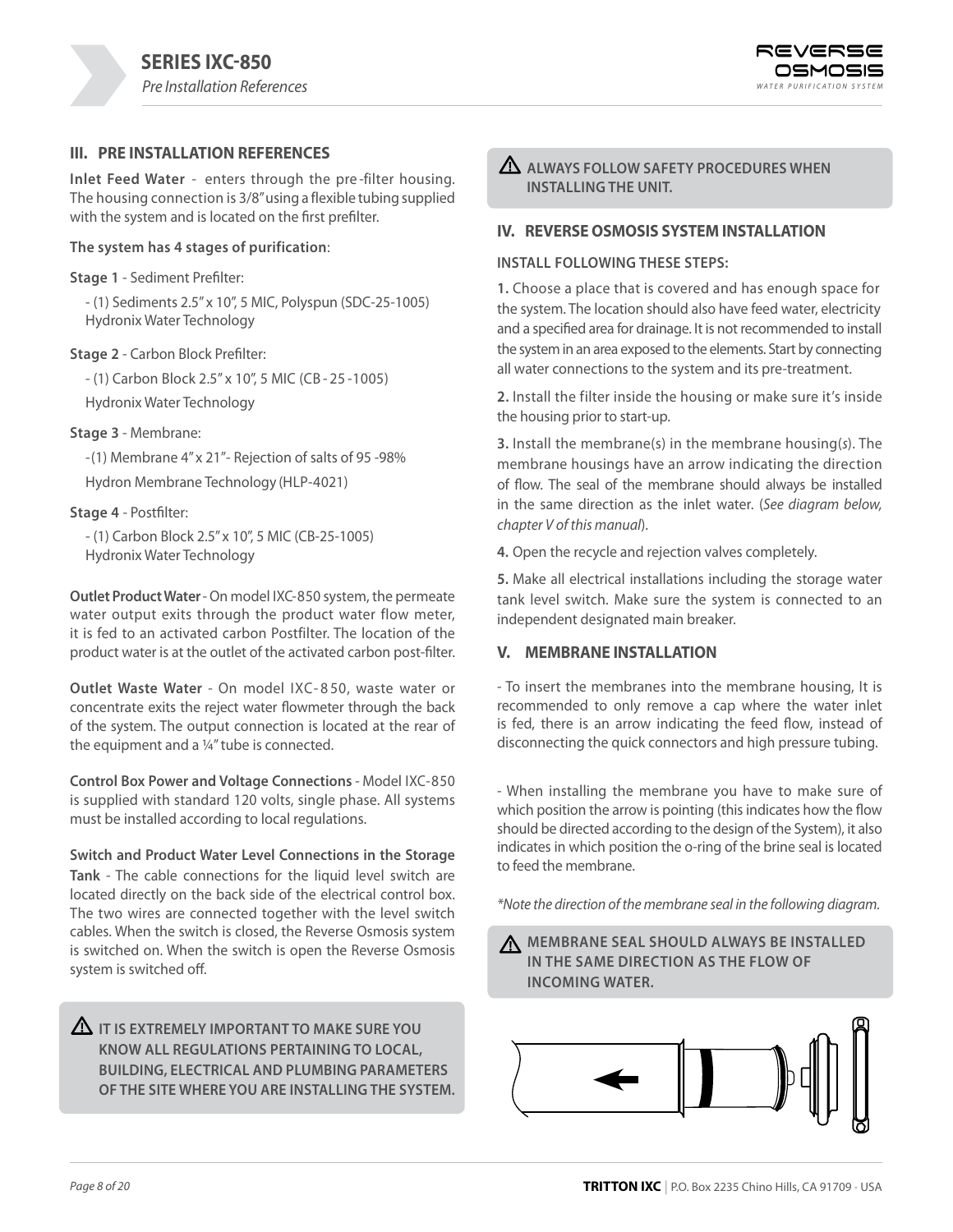

## **VI. PROGRAMMING THE EC-100 CONTROLLER**

**NAVIGATION AND PROGRAMMING MENU:**





 **UP key increases the setting values.**

 **DOWN key decreases the setting values.**

**Main screen: Displays the operating status:**



**FLUSH (Activated)** - Purges at low pressure (*Valid on systems with Fast Flush option*) Does not apply for model IXC - 850.

**LOW** - Indicates that the system is protected by low pressure and is off (*stand by*) until there is sufficient inlet pressure to restore system operation.

**FULL** - Indicates that the system is in standby as the stop signal was received by high product water level in the storage tank.

**TIMER** - The time the system has been in continuous operation.

| $\Delta$ IXC SYSTEMS DO NOT KEEP CONTINUOUS TIME |
|--------------------------------------------------|
| IF POWER IS LOST OR IF A LOW PRESSURE OR WATER   |
| LEVEL ALERT IS INDICATED AND THE SYSTEM          |
| <b>IS SHUT-OFF.</b>                              |

The Timer on the screen changes under different cycles of time, at the beginning it shows (minutes: seconds) and later when it reaches one hour changes to (hour: minute).

When the system is in (Stand by), the display will show the total accumulated time that has been operating after 9999 hr the timer will start a new cycle starting from scratch again.

- At initial start-up, the system counts in seconds until it reaches minutes and later to hours as in the example below.



## **IF POWER IS INTERRUPTED OR IF THE SYSTEM IS SHUT-OFF BY A WARNING SWITCH. THE SYSTEM WILL START FROM ZERO AGAIN.**

By default the controller provides a 10 second delay in start-up of the system when you place the selector switch in **AUTO** for double electrical protection of the system.

**TDS** - Registers the quality of the product water by measuring the total dissolved solids in PPM units.

## **CONTROLLER PROGRAMMING:**

The IXC-850 Reverse Osmosis System has already been factory programmed with pre-set parameters for basic operation, however if you want to adjust time setting for models purchased with fast integrated flush, then follow these instructions for adjustment:

**1.** With the system pluged and selector switch in AUTO, press and hold down the SET key for 3 seconds to enter the settings mode until you hear a "Beep" then enter the options menu to adjust the setting parameters. P1 starts with the UP and DOWN keys to adjust the parameter as needed. Once complete press the SET key again to pass to the next parameter (P2) and so on until you make your adjustments up to P6 and then go back to the home screen.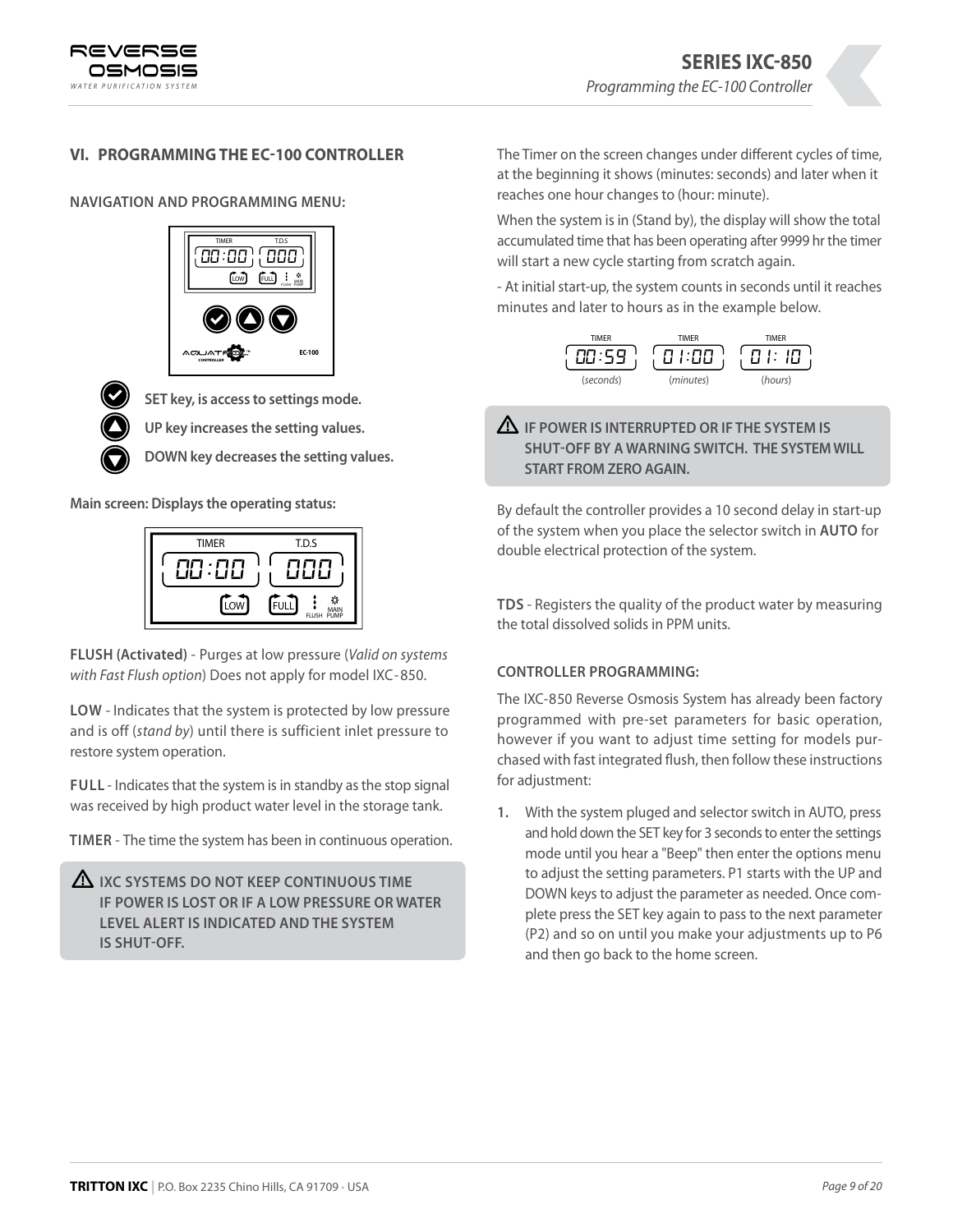

## **INFORMATION DISPLAYED ON SCREEN:**

$$
\begin{array}{c}\n\overline{\text{TIMER}} \\
\overline{\hspace{1cm}}\hspace{1cm}\overline{\hspace{1cm}}\hspace{1cm}}\hspace{1cm}\overline{\hspace{1cm}}\hspace{1cm}}\hspace{1cm}\overline{\hspace{1cm}}\hspace{1cm}\overline{\hspace{1cm}}\hspace{1cm}}\hspace{1cm}\overline{\hspace{1cm}}\hspace{1cm}}\hspace{1cm}\end{array}
$$

**Timer** - Indicates the time the system has been working and starts measuring a range of time (*minutes : seconds*), after an hour of operation this changes its time reference to: (*hour: minute*).

You can also view here when the membrane is in fast flush mode. It will display a countdown in seconds.



**TDS** - Shows the quality of product water in TDS PPM being produced at that time.



**LOW** - When this appears on the screen, it indicates low pressure in the system.



**FLUSH**- When membrane flush is activated, droplets above the word FLUSH are dis played. Does not apply to model IXC-850.

☆ MAIN PUMP **MAIN PUMP** - This display represents the high pressure pump of the System is activated.



**FULL** - Appears on the screen when a signal is received that the storage tank is full.

## **SETTING PARAMETERS:**

**P1** -Time Setting adjustment for the duration of the membrane fast flush; 15 sec, 30 sec, 45 sec, 60 sec. (*Model IXC- 850 does not have this option*).

**P2** - Setting for adjusting the start-up delay time to start if the system receives any signal by the low pressure or high level switch.

**P3** - Select frequency or time between each membrane fast flush when the system is operating; *P3 only used when purchasing a system with fast flush integrated. IXC-850 does not have this option*.

**P4** - Select frequency or time between each membrane flush when the system is in standby; *P4 only used when purchasing a system with fast flush integrated. IXC-850 does not have this option*.

**P5** -TDS range selection (*set point*) if you want to send an alarm signal indicating that water quality has changed;  $0 =$  OFF (*function off*), it can be adjusted 10 PPM to 200 PPM. The control will trigger an alarm indicating that the quality of water changed, then the alarm will repeat every hour, until you identify and correct the problem with the TDS.

**P6** -Parameter based on the sensitivity setting of the TDS meter. The lower this parameter the best sensitivity will be for this sensor. It is suggested to be set to less than 15 PPM as a good option. The calibration of the sensor should be done with TDS < 15.

The last screen in the parameter setting records the last 5 events of "non operation" presented by the system and how long it was off. Up and Down Arrow reads T1, T2, T3, T4 and T5 are records in the memory of the "non operation" and indicates which switch was deactivated.

Parameter settings recommended for basic operation:

| $P1 = 15$ | $P2 = 0$  | $P3=0$    |
|-----------|-----------|-----------|
| $P4 = 0$  | $P5 = 50$ | $P6 = 15$ |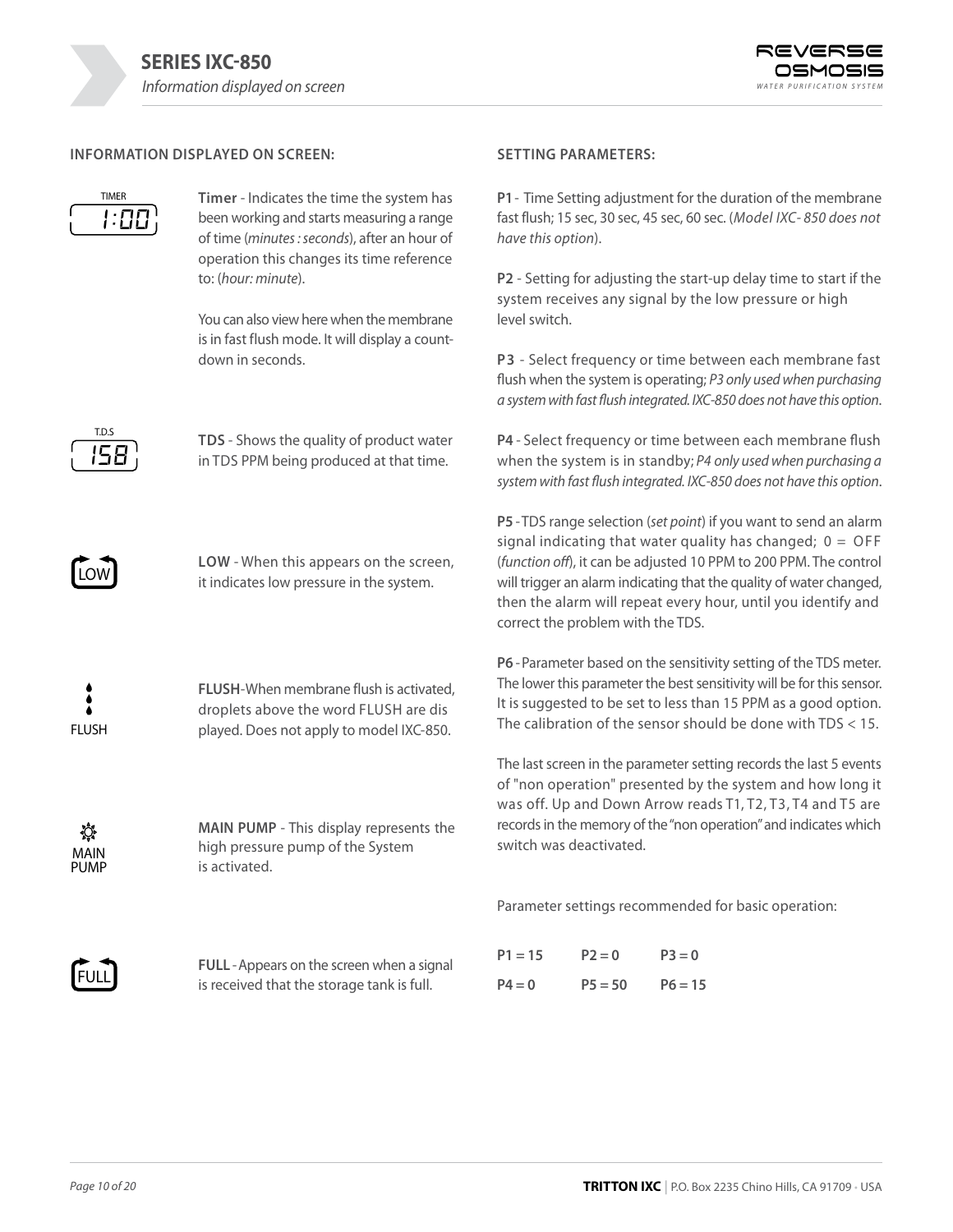



#### **CABLE CONNECTION IDENTIFICATION:**

- **Violet:** Low level Switch in the raw water tank (**SW1**) (\*)
- **Blue:** Shut-Off Switch for the pre-treatment (**SW2**) (\*)
- **Green:** Storage tank level switch (**FULL**)
- **Yellow:** Low pressure switch (**LOW**)
- **Gray:** Booster Pump System (**FEED**) (\*)
- **Orange:** Solenoid Valve for membrane flush ( **FLUSH**) (\*)
- **Brown:** High Pressure Pump System
- **Red:** Solenoid Valve water feed system
- **Black:** Power 110 V-240 V

*(\*) Deactivated in IXC-850 model.*

#### **TDS SENSOR CALIBRATION (CONTROLLER):**

- **-** The controller has a basic TDS sensor that gives you a reading of the quality of your product water that fills your tank.
- If you want to verify the calibration of the sensor, we recommend calibration solutions in the range of 5 PPM to 10 PPM maximum.
- Set the System selector switch to AUTO, take out the sensor from its original position and reintroduce it into the solution of reference and check the reading on screen.
- If there is a difference between what we read on the screen, then press the SET button for 3 seconds and go to parameter P6 and select the value of the reference solution with the UP or DOWN keys and then press SET.
- Reconnect the sensor in its original connection.



#### **CONTROL BOX FEATURES:**

- Nema 4 Box: ABS
- Electrical Contactor: 24 AMPS
- Low Pressure Switch range: 4-12 PSI
- Selector Switch: 2 positions (*OFF AUTO*)
- Level switch: Provided for field installation
- Power supply: 120 V / 60 Hz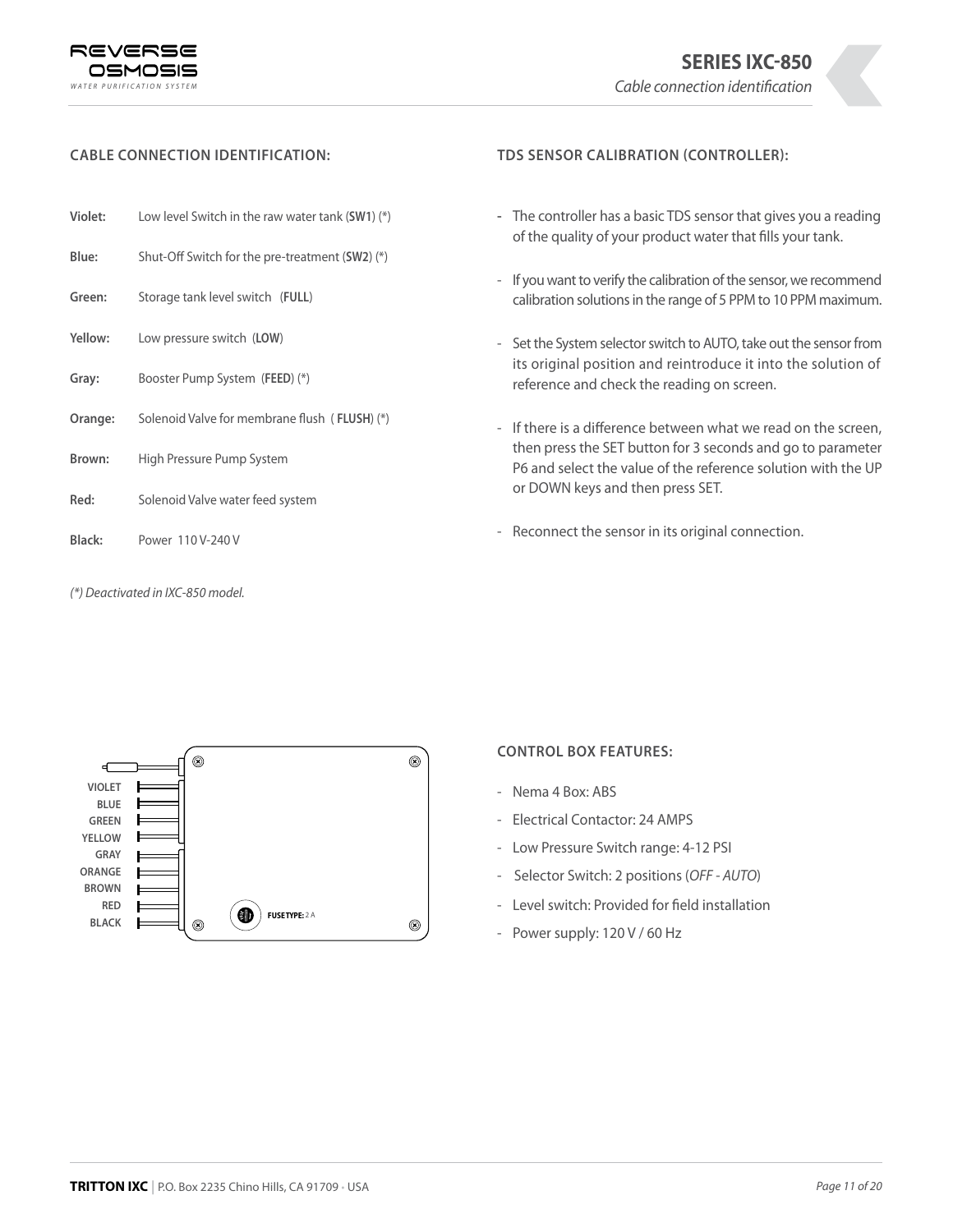

## **VII. START-UP**

**1.** Make sure that everything related to the pre-treatment process is operating properly and has been backwashed several times to avoid fines from entering the system.

**2.** Install main valve near the system.

**3.** All pressure gauges will read 0 before opening the supply valve to the system.

**4.** Open the feed water.

**5.** Make sure the waste and recirculation valves are fully open.

**6.** The inlet pressure gauge should climb to 30 psi. When the inlet pressure reaches approximately 20 psi the low pressure indicator light will turn off.

**7.** After 10 seconds the pump will come on. After the pump turns on the system pressure gauge will begin to rise.

**8.** Purge for 10 minutes before adjusting the waste valve by closing it slowly until the product and waste indicator show the same values in GPM.

It is recommended to use a 50-50% conversion (product-rejection).

## **A** NEVER COMPLETELY CLOSE THE WASTE VALVE.

**NEVER ALLOW THE GAUGE PRESSURE TO EXCEED 200 PSI.**

**9.** Adjust the waste valve by slowly closing it until the system pressure is in the range of 130 -150 psi depending on the type of membrane used.

**10.** The Reverse Osmosis unit is now in operation. Check for leaks. PPM product water will take approximately 60 minutes to reach the optimum final quality since the membranes must be flushed from preservants.

**WARNING: THE REVERSE OSMOSIS SYSTEM MUST BE FLUSHED THOROUGHLY FOR ONE HOUR BEFORE USING THE PRODUCT WATER. THE CONCENTRATE AND PERMEATE SHOULD RUN TO A SUITABLE DRAIN FOR FLUSHING THE SYSTEM. THE SYSTEM MUST BE PURGED AT LOW PRESSURE WITH HIGH FLOW RATES.**

#### **INITIAL TESTS**

After 15-30 minutes both the feedwater and the product water must be monitored with the TDS meter. You must obtain at least 95% rejection in the final product water quality.

If the rejection is less than 95% recheck the installation of the membrane and that they are positioned in the right direction by making sure the seals of the membrane are in the same direction of the flow of water. Also check o-rings and membrane caps to identify where the problem is.

*- After testing the water quality, now you have to verify the wiring signal that goes to the product water level switch. These two wires are located at the top of the control box.*

Disconnect the cables from the level switch and make sure that:

- **1.** The system pump turns off automatically.
- **2.** There should be pressure on your pre-filter and remain stable.

**3.** The pump system is switched off and both the flow to product and waste stop (no output).

**4.** The control box must remain on and the screen illuminated when the level switch is open, the screen will show full.

Reconnect the wires to the liquid level switch. The pump will automatically turn on. The pressure will increase and the water will flow through the product and waste flow meters.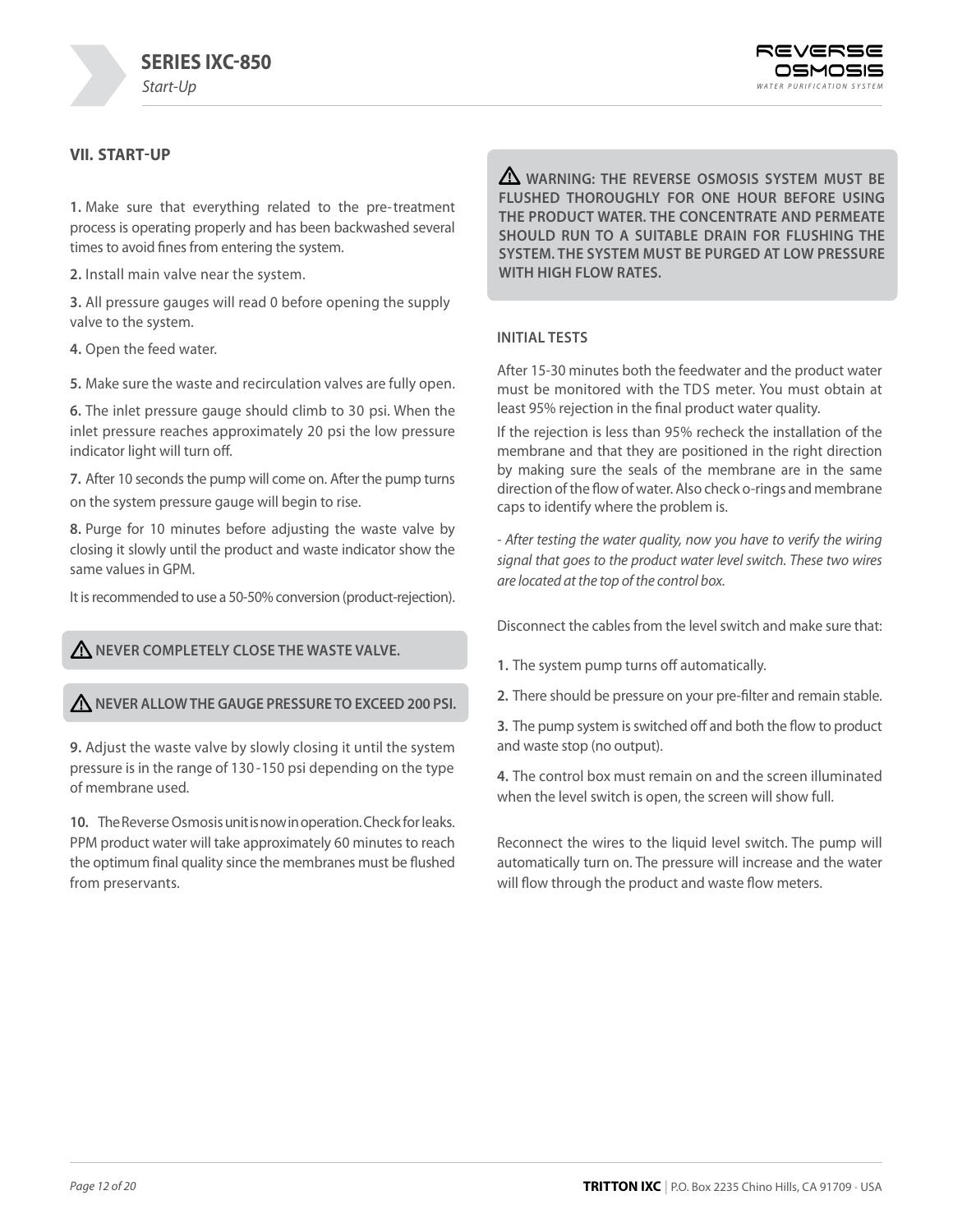

## **VIII. TROUBLESHOOTING GUIDES**

| <b>SYMPTOM</b>                                              | <b>POSSIBLE CAUSE</b>                                                                                                        | <b>SOLUTION</b>                                                                                                                                                                                                                                                      |
|-------------------------------------------------------------|------------------------------------------------------------------------------------------------------------------------------|----------------------------------------------------------------------------------------------------------------------------------------------------------------------------------------------------------------------------------------------------------------------|
|                                                             | Power switch is off.                                                                                                         | Place in AUTO position.                                                                                                                                                                                                                                              |
|                                                             | No power.                                                                                                                    | Check power outlet and make sure system is plugged in.                                                                                                                                                                                                               |
|                                                             |                                                                                                                              | Check 2AMP fuse on back of controller.                                                                                                                                                                                                                               |
|                                                             | Not enough inlet pressure<br>and the low pressure switch is not activated.                                                   | Verify that the feed valve is fully open.                                                                                                                                                                                                                            |
|                                                             |                                                                                                                              | Make sure your pre-treatment pump is operating properly<br>to supply pressure to the Reverse Osmosis system.                                                                                                                                                         |
| <b>THE REVERSE OSMOSIS</b><br><b>SYSTEM WILL NOT START.</b> |                                                                                                                              | Check continuity in the low-pressure switch to ensure<br>it is in good condition and / repair or replace.                                                                                                                                                            |
|                                                             |                                                                                                                              | Check that pretreatment does not exceed the pressure drop<br>as this low feed can lead to insufficient water pressure to system.                                                                                                                                     |
|                                                             | Magnetic starter is burned.                                                                                                  | Check continuity and replace the coil of starter if necessary.                                                                                                                                                                                                       |
|                                                             | The level Switch is open.                                                                                                    | Check to see if the storage tank is filled with product water.                                                                                                                                                                                                       |
|                                                             | Pump motor burned.                                                                                                           | Check with a multimeter all electrical connections and switches<br>to determine cause of failure before replacing the motor.                                                                                                                                         |
|                                                             | Air in the system.                                                                                                           | It is normal for the system to have and purge air.<br>Let the system run for a while (at least 5 minutes)<br>before starting to adjust the pressure.                                                                                                                 |
|                                                             | Waste Valve open.                                                                                                            | Adjust the recommended pressure to the membrane type selected.                                                                                                                                                                                                       |
|                                                             | Recirculation valve completely open.                                                                                         | Check and Adjust.                                                                                                                                                                                                                                                    |
|                                                             | Faulty pressure gauge.                                                                                                       | Check and Replace.                                                                                                                                                                                                                                                   |
|                                                             | Tubing or hose kinked or blocked.                                                                                            | Check, replace the tubing.                                                                                                                                                                                                                                           |
| <b>NO HIGH PRESSURE</b>                                     | Pump impellers are worn or damaged.                                                                                          | Check impellers and replace if necessary.                                                                                                                                                                                                                            |
| IN THE SYSTEM.                                              | There is not sufficient water pressure feeding the system and<br>the pump is also sucking and pressurizing at the same time. | DANGER! This can collapse pressure tanks on pre-treatment.<br>Check system feed pump as well as its pre-treatment and correct.                                                                                                                                       |
|                                                             | Wrong voltage feed.                                                                                                          | Make sure the power supply is the voltage that corresponds to your system<br>and make adjustments if necessary.                                                                                                                                                      |
|                                                             |                                                                                                                              | Measure motor amperage and verify that it is within the range of motor<br>nameplate for supply voltage. Make adjustments necessary.                                                                                                                                  |
|                                                             | Clogged or faulty solenoid.                                                                                                  | Check if your solenoid valve is operating properly<br>and does not have something stuck internally, Check and correct.                                                                                                                                               |
| <b>NO WATER OR</b><br><b>TOO LITTLE REJECTION.</b>          | Membrane Fouled / Open.                                                                                                      | Check the TDS on the product line, if the TDS is the same as the feed water line,<br>the membrane is fouled open or there is a leak of reject water through an o-ring.<br>Check and if necessary change o-rings on membrane housing caps or replace<br>the membrane. |
|                                                             | Waste valve clogged.                                                                                                         | The pressure exceeds the initial set limit indicating that<br>salts saturation was excessive and is obstructing the waste valve or drain line.<br>Verify that the drain tubing is not bent or kinked, confirm the cause and correct.                                 |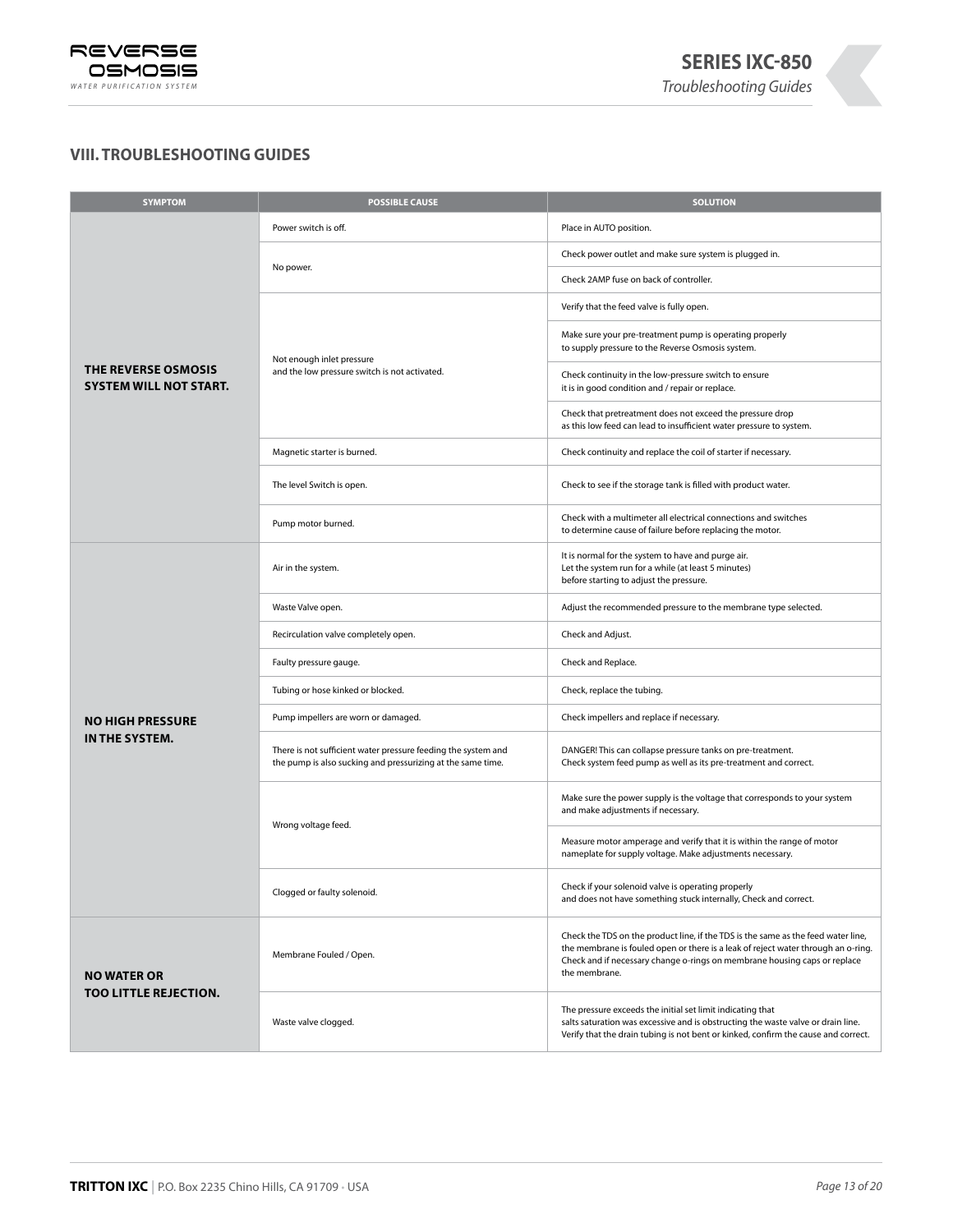



| <b>SYMPTOM</b>                                              | <b>POSSIBLE CAUSE</b>                                                                                                   | <b>SOLUTION</b>                                                                                                                                                                |
|-------------------------------------------------------------|-------------------------------------------------------------------------------------------------------------------------|--------------------------------------------------------------------------------------------------------------------------------------------------------------------------------|
|                                                             | Saturated or dirty membrane.                                                                                            | Check, clean, replace if necessary.                                                                                                                                            |
| <b>NO PRODUCT OR TOO LITTLE</b><br><b>WATER PRODUCTION.</b> | The water temperature is very low.                                                                                      | Check your feed water temperature, check your correction factor<br>for the temperature and make sure that the flow is at an acceptable level.                                  |
|                                                             | Low pressure in the system.                                                                                             | Check other causes mentioned in this manual under issues<br>of not having enough pressure.                                                                                     |
|                                                             | Low pressure in the system.<br>Osmosis membrane seal is not seated or<br>in good condition inside the membrane housing. | Waste valve open, check and adjust.                                                                                                                                            |
|                                                             |                                                                                                                         | Check other causes mentioned in this manual under issues<br>of not having enough pressure.                                                                                     |
| <b>PRODUCT WATER WITH HIGH</b>                              |                                                                                                                         | Check that the membrane is installed properly and for leaks<br>in the o-ring or cap causing a mixture of water and waste-product.                                              |
| <b>CONTENT OF DISSOLVED</b><br><b>SALTS (TDS).</b>          | Reverse Osmosis membrane exhausted.                                                                                     | The membrane life is on average 2 years.<br>Replace the membrane if life already exhausted.                                                                                    |
|                                                             | Product lines and waste water are reversed.                                                                             | Change and correct reversed connections.                                                                                                                                       |
|                                                             | The amount of TDS in the feedwater changed.                                                                             | An increase in its raw water TDS can alter product water quality,<br>verify the cause of this increase and that the membrane is rejecting<br>the percentage of suitable salts. |
| Saturated and polluted membrane (bacteria).                 |                                                                                                                         | Check, perform chemical cleaning, replace if necessary.                                                                                                                        |
|                                                             |                                                                                                                         | Clean, empty and sanitize the tank.                                                                                                                                            |
|                                                             | Presence of foreign matter in the tank storage.                                                                         | Replace filter cartridges.                                                                                                                                                     |
|                                                             | Product lines and waste water are reversed.                                                                             | Change and correct reversed connections.                                                                                                                                       |
|                                                             | Presence of foreign matter in the tank storage.                                                                         | Integrate special pre-treatment to remove gases.                                                                                                                               |
| <b>DIFFERENT TASTE</b>                                      | Problems with your pre-treatment.                                                                                       | Exhausted filter media.                                                                                                                                                        |
| <b>AND ODOR IN WATER</b><br><b>PRODUCT.</b>                 |                                                                                                                         | Softener without sufficient rinse time and sends saltwater<br>into the Reverse Osmosis system. Correct the problem.                                                            |
|                                                             | Reverse Osmosis membrane exhausted.                                                                                     | The membrane life is on average 2 years.<br>Replace the membrane if life has been exhausted.                                                                                   |
|                                                             | Osmosis membrane sealing is not perfect<br>in the membrane housing.                                                     | Check that the membrane is installed properly and for leaks<br>in the o-ring or cap causing a mixture of water and waste-product.                                              |
|                                                             | Post-carbon filter is exhausted.                                                                                        | Replace the Post-carbon filter block if one is installed.                                                                                                                      |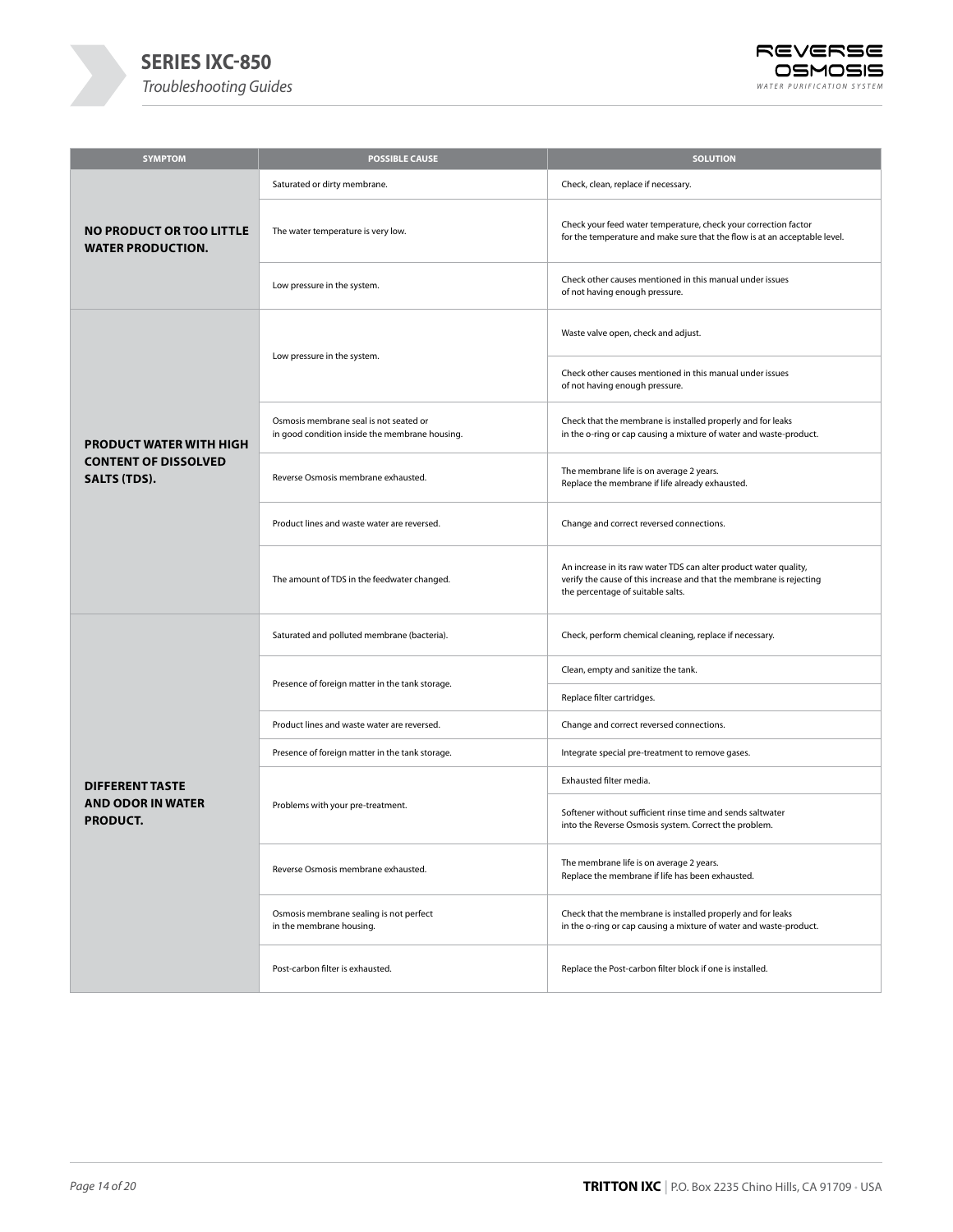

## **IX. PRE-TREATMENT REQUIRED FOR REVERSE OSMOSIS SYSTEMS.**

It is advisable to ensure that raw feed water is microbiologically safe and/or has been subjected to a purification process, if this has not occurred or in doubt, Disinfection should be a considered step by injecting liquid chlorine (preferably) and allowing a contact time of at least 30 minutes. As part of a primary pre-treatment it is recommended that the following be considered in a pretreatment installation:

**1. Sediment filter**: These filters are designed to remove sediment present in the raw water and are important to prevent dirt from reaching the membrane and fouling it quickly.

Various filtering materials such as: multimedia, silica sand, cartridge or bag filters may be used.

**2. Activated carbon filter:** The membranes (central part) of the Reverse Osmosis system cannot tolerate chlorine. It is extremely important to give proper maintenance to the unit by changing carbon filter material within recommended time frames, doing this will increase the lifetime of the membranes.

**3. Water softener:** When you have hardness of > 100 ppm, to avoid saturation and fouling of the membranes a water softener is recommended before Reverse Osmosis.

### **SYSTEM COMPONENTS**











- Carbon Block Filter CB-25-1005
- 3. Stage 3: RO Membrane HLP-4021
- 4. Stage 4: Carbon Block Filter CB-25-1005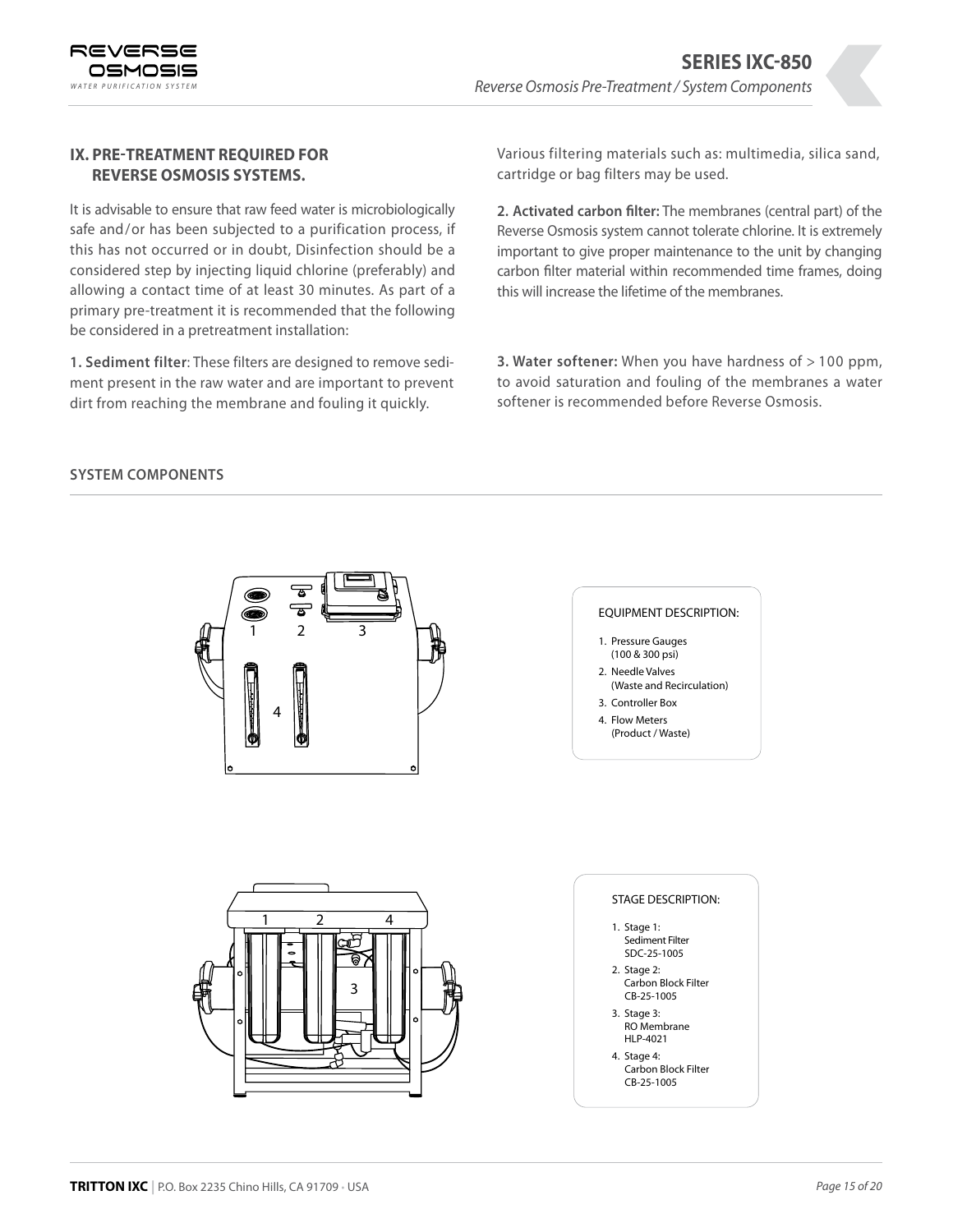



## ELECTRICAL INSTALLATION OPTIONS



**OPTION 1: When using atmospheric storage tank**



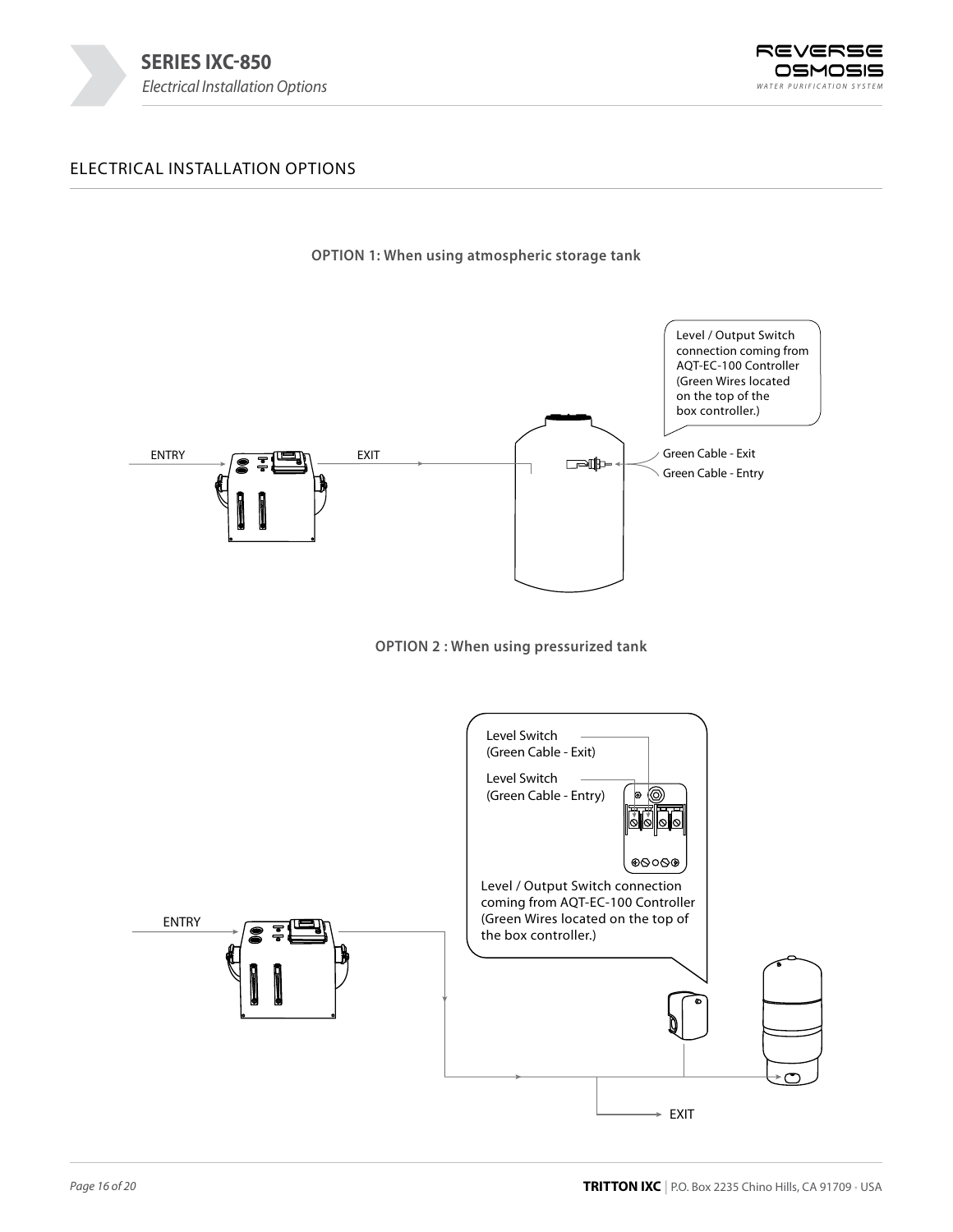REVERSE OSMOSIS *WATER PURIFICATION SYSTEM*

Ultraviolet, Hydron Membranes, Aquatrol, Shok Blok, HydroGuard, Hydronix Water Technology, any of its subsidiaries and its authorized<br>distributors.This offer and its acceptance by any customer (the "Buyer") shall be qovern order for any item described in this document, when communicated to Hydrofit Quick Connect Fittings, Polaris Scientific Ultraviolet, Hydron<br>Membranes, Aquatrol, Shok Blok, HydroGuard, Hydronix Water Technology, its subsida Buyer's offer unless such offer contains variances in the description, quantity, price, or delivery schedule of the items.

**1. Terms and Conditions of Sale.**<br>All descriptions, proposals, offers, acknowledgments, acceptances and sales of the Seller's products are subject to and shall be<br>governed exclusions, proposals, offers, acknowledgments, a

#### **2. Documents.**

Desaments.<br>Iless provided otherwise in the Agreement, all catalog descriptions, illustrations, drawings and literature or independently submitted estimates of performance, weights and measurements or other specifications provided by the Seller are mere approximations and the Seller<br>reserves the right to alter or amend them at any time. The Seller reserves the right priced or delivered not in accordance with the order or the specifications unless the Buyer's order and specifications are clear and correct.

#### **3. Prices.**

Unless otherwise provided, all prices contained in our quotations and written acceptances are ex-works and do not include the cost of packing. All orders are accepted on the condition that all such prices are subject to revision by the Seller at any time before the goods are dispatched to take<br>account of any price change. In the event that the Buyer does not place th delivery requirements after the order has been accepted by the Seller.

#### **4. Advice.**

All advice given in connection with the Seller's goods is provided without charge to the Buyer. ANY ADVICE AND ASSISTANCE GIVEN BY THE SELLER<br>TO THE BUYER IS GIVEN AT THE BUYER'S RISK, AND THE SELLER SHALL NOT BE LIABLE FO

#### **5. Payment.**

(a) Unless otherwise provided in the Agreement, or explicitly agreed upon in writing by the Seller, payment is due in full 30 days from date of shipment of the items purchased herein under. (b) In the case of an installment contract, deliveries or parts, payment for each installment<br>delivery or part shall be made under sub-clause (a) as if the same constituted interest at the rate of 2-1/2% above the Seller's bank's prime rate from time to time in force. (d) In the event that the Buyer fails within one<br>calendar month of the date for payment to effect any payment which may be due if the Buyer commits any breach of the Agreement, or if the Buyer becomes insolvent or commits any act of bankruptcy or contemplation of<br>liquidation, the Seller will be entitled, without prejudice to the Seller's other rig or at the Seller's option to make partial deliveries.

#### **6. Modifications and Cancellations.**

This Agreement is not subject to oral modification or cancellation. A Buyer's request for modification or cancellation will not be incorporated<br>into the Agreement unless the request is accepted by the Seller in a writing t

#### **7. Handling Charge.**

Goods supplied in accordance with the Buyer's order may later be returned to the Seller at the Seller's discretion provided the return is preauthorized in writing, and the merchandise is unused, in original packages, unaltered, clean and no older than 60 days from the date of shipment<br>by the Seller. The Buyer will be required to pay to the Seller a handling cha original invoice for the merchandise must accompany all returns.

**8. Delivery.**<br>(a) Any delivery dates quoted are approximate only and the Seller shall have no liability for any delays in delivery. (b) Unless provided otherwise,<br>(a) kny delivery of the goods shall be made when the Selle behalf of the Buyer and at Buyer's cost in which event the Seller shall be under no liability for damage in transit or loss or damage to the goods<br>beyond the point at which the Seller contracts to deliver the same. (c) The

**9. Inspection and Rejection.**<br>(a) The following provisions shall apply in relation to all deliveries of goods: the Seller shall not be held liable for any claims of damage in transit,<br>(a) The following provisions shall ap The Seller shall have the right to inspect the goods at the Buyer's premises in respect to any such claims made by the Buyer and the Buyer shall<br>retain such goods until the Seller has inspected such goods or until the Sell goods. Any breach of these conditions in this provision shall serve as a waiver to any claim brought by the buyer. (b) Without prejudice to the<br>Seller's other rights, should the Buyer fail for any reason to send the Seller dispatched and/or accepted.

#### **10. Special Tooling.**

Where it is necessary for the Seller to manufacture or to purchase special tooling, including without limitation tools, dies, jigs, mandrills, fixtures, molds, and patterns, in order to execute a contract, the Buyer will be charged with all or a proportion of the cost of such special tools. Such special<br>tooling shall be and remain the Seller's property notwithstanding paym the Seller shall have the right to alter, discard or otherwise dispose of any special tooling or other property in its sole discretion at any time.

#### **11. Test and Performance.**

(a) The Seller's goods are, where practicable, submitted to the Seller's standard test before delivery. If special tests are required, these shall be made at the Seller's premises unless otherwise agreed, and will be subject to an extra charge. (b) The Seller accepts no liability for failure to attain<br>any performance figures quoted by the Seller unless the Seller specif power and consumption, power output or performance relating to the goods and like matters furnished by the Seller to the Buyer in the Seller's<br>catalogs, literature or otherwise, are approximate and are intended only to pre

#### **12. Buyer's Property.**

Any designs, tools, patterns, materials, drawings, confidential information or equipment furnished to the Seller by the Buyer, or any other items which become the Buyer's property, may be considered obsolete and may be destroyed by the Seller after two (2) consecutive years have elapsed<br>without the Buyer placing an order for the items which are manufactured using su damage to such property while it is in the Seller's possession or control.

#### **13. Taxes.**

Unless otherwise indicated, all prices and charges are exclusive of excise, sales, use, property, occupational or like taxes which may be imposed<br>by any taxing authority upon the manufacture, sale or delivery of the items Seller is liable for the collection of such tax, the amount thereof shall be in addition to the amounts for the item sold. The Buyer agrees to pay all<br>such taxes or to reimburse the Seller therefore upon receipt of its inv

The products described in this document are hereby offered for sale to be established by Hydrofit Quick Connect Fittings, Polaris Scientific by any taxing authority, the Buyer shall promptly indemnify and hold the Seller h or penalties thereon which may be assessed if the items are held to be taxable.

**14. Warranty.**  EXCEPT AS EXPRESSLY WARRANTED IN WRITING BY THE SELLER, THE GOODS SOLD BY THE SELLER ARE PURCHASED BY THE BUYER "AS IS." THE SELLER DOES NOT WARRANT THAT THE GOODS ARE OF MERCHANTABLE QUALITY OR THAT THEY CAN BE USED FOR ANY PARTICULAR PURPOSE.<br>EXCEPT AS EXPRESSLY WARRANTED IN WRITING BY THE SELLER, THE SELLER MAKES NO REPRESENTATION OR WARRANTY RESPECT TO THE PRODUCTS.<br>(a) The Seller warrants that the items sold hereunder shall be free from defects in material or workmanship at the time of shipment by the Seller.

(a) The Seller warrants that the items sold hereunder shall be free from defects in material or workmanship at the infer of shipment by the Seller.<br>The Seller warrants that if within 11 months of delivery of the goods to t of the Buyer or its agents; and (iv) that the defect was not caused by any matter beyond the reasonable control of the Seller, including, without<br>limitation, accident or normal wear and tear, (b) THIS WARRANTY DOES NOT APP expenses, including freight charges, customs duties, and insurance incurred in returning the goods to the Seller's premises in accordance with<br>this provision shall be paid by the Buyer. The benefit of this warranty shall n TO ANY GOODS NOT MANUFACTURED BY THE SELLER EVEN THOUGH SUPPLIED BY THE SELLER NOR DOES IT EXTEND TO ANY SECOND-HAND OR<br>RECONDITIONED GOODS NOR DOES IT EXTEND TO COMPONENTS MANUFACTURED BY THE SELLER BUT INSTALLED, ATTACHE BUYER OR HIS CUSTOMER ON EQUIPMENT NOT MANUFACTURED BY THE SELLER. GOODS NOT MANUFACTURED BY THE SELLER CARRY ONLY THE WARRANTY (IF ANY) OF THEIR MAKERS AND THE BUYER IS ENTITLED TO THE BENEFIT THEREOF ONLY SO FAR AS THE SELLER HAS THE POWER<br>TO TRANSFER IT. (E) THIS WARRANTY COMPRISES THE SOLE AND ENTIRE WARRANTY PERTAINING TO ITEMS PROVID MAKES NO OTHER WARRANTY, GUARANTEE, OR REPRESENTATION OF ANY KIND WHATSOEVER. ALL OTHER WARRANTIES, INCLUDING BUT NOT LIMITED TO MERCHANTABILITY AND FITNESS FOR PURPOSE, WHETHER EXPRESSED OR IMPLIED, OR ARISING BY OPERATION OF LAW, TRADE USAGE, OR COURSE OF DEALING, ARE HEREBY DISCLAIMED. (f) NOTWITHSTANDING THE FOREGOING, THERE ARE NO WARRANTIES WHATSOEVER ON ITEMS<br>BUILT OR ACQUIRED WHOLLY OR PARTIALLY TO THE BUYER'S DESIGNS OR SPECIFICATIONS.

15. Limited Remedy.<br>THE SELLER'S LIABILITY ARISING FROM OR IN ANY WAY CONNECTED WITH THE ITEMS SOLD OR THIS AGREEMENT SHALL BE LIMITED EXCLUSIVELY<br>TO REPAIR OR REPLACEMENT OF THE ITEMS SOLD. IN NO EVENT SHALL THE SELLER BE CONTRACT, EXPRESS OR IMPLIED WARRANTY, OR IN TORT, INCLUDING WITHOUT LIMITATION, NEGLIGENCE, FAILURE TO WARN OR STRICT LIABILITY.<br>IN NO EVENT SHALL THE SELLER BE LIABLE TO THE BUYER OR ANY OTHER ENTITY FOR MORE THAN THE IN ANY NON-CONFORMING PRODUCTS. THE SELLER SHALL NOT BE LIABLE TO THE BUYER OR ANY OTHER ENTITY FOR PERSONAL INJURY, PROPERTY<br>DAMAGE, OR ANY DIRECT, INDIRECT, SPECIAL, INCIDENTAL, CONSEQUENTIAL, PUNITIVE, EXEMPLARY, SPECIAL, THE INTERRUPTION OF BUSINESS, HOWEVER CAUSED. THE SELLER SHALL NOT BE LIABLE TO THE BUYER OR ANY OTHER ENTITY ON ANY THEORY OF<br>LIABILITY INCLUDING WITHOUT LIMITATION BREACH OF CONTRACT OR EXPRESS OR IMPLIED WARRANTY, TORT, OR STRICT LIABILITY, AND WHETHER OR NOT THE SELLER HAS BEEN ADVISED OF THE POSSIBILITY OF SUCH DAMAGES. THE ESSENTIAL PURPOSE OF THIS PROVISION IS TO LIMIT THE LIABILITY OF THE SELLER ARISING OUT OF THE SALE OF PRODUCTS TO THE BUYER WHETHER FOR BREACH OF CONTRACT, NEGLIGENCE, OR ANY OTHER THEORY OF LIABILITY. THESE LIMITATIONS SHALL APPLY NOTWITHSTANDING ANY FAILURE OF ESSENTIAL<br>PURPOSE OF ANY LIMITED REMEDY AND NOTWITHSTANDING THE PROVISIONS OF ANY OTHER AGREEMENT BETWEEN

**16. Indemnity for Infringement of Intellectual Property Rights.**<br>(a) The Buyer shall defend and indemnify the Seller against all actions, claims, demands, penalties and costs by third parties in tort, or for<br>Infringement, defend any action against the Seller for title, patent, trademark, copyright infringement, or other claimed by a third party at the Buyer's sole<br>cost and expense. (b) The Seller shall have no liability for infringement of similar rights except as provided in this provision. The Seller will defend and indemnify the Buyer against allegations of infringement of patents,<br>trademarks, copyrights, trade dres and trade secrets ("Intellectual Proper infringes the Intellectual Property Rights of a third party. The Seller's obligation to defend and indemnify the Buyer is contingent on the Buyer<br>notifying the Seller within 10 days after sole control over the defense of a compromise. If an item sold hereunder is subject to a claim that it infringes the Intellectual Property Rights of a third party, the Seller may, at its<br>sole expense and option, procure for the Buyer the right to continue u or offer to accept return of said item and return the purchase price less a reasonable allowance for depreciation. Notwithstanding the foregoing,<br>the Seller shall have no liability for claims of infringement based on infor

#### **17. Lien.**

In addition to any right of lien to which the Seller may by law be entitled, the Seller shall have a general lien on all goods of the Buyer in the Seller's possession (although such goods or some of them may have been paid for) for the unpaid price of any other goods sold and delivered to the Buyer by the Seller under the same or other contracts.

#### **18. Waiver.**

The Seller's rights shall not be affected or restricted by any indulgence or forbearance granted to the Buyer. No waiver by the Seller of any breach shall operate as a waiver of any later breach.

#### **19. Force Majeure.**

The Seller shall be excused from performing any of its obligations under this Agreement which are prevented or delayed by any occurrence<br>not within the reasonable control of the Seller, including but not limited to, accide earthquakes, fire, riots, explosions, or any regulations, rules, ordinances or orders of any governmental authority, federal, state or local, whether<br>such cause exists at the date of the order or not.

**20. Buyer's Representation of Solvency.** The Buyer hereby represents that as of the signing of this Agreement it was not insolvent within the meaning of the Uniform Commercial Code or any Bankruptcy Laws.

#### **21. Assignment and Delegation.**

The rights and obligations of the parties under this Agreement may not be assigned or delegated, except on the express written consent of the other party to the assignment or delegation.

#### **22. Integration.**

The rights and obligations of the parties and the terms and conditions set forth herein, together with any amendments, modifications and any<br>different terms and conditions expressly accepted by the Seller in witing, shall this Agreement. All such materials may not be used to supplement, explain, or contradict the terms of this Agreement.

#### **23. Severability.**

If any of these conditions or any part thereof purports to exclude or restrict or limit any liability and such exclusion or estriction or limitation is<br>prohibited or rendered void or unenforceable by any legislation to whi by any legislation to which it is subject, then the exclusion, restriction or limitation on the condition or part thereof in question shall be so prohibited or rendered void or unenforceable and the validity or enforceability of any other part of these provisions shall not thereby be affected.

#### **24. Governing Law/Limitation on Actions.**

The terms, conditions, rights, and obligations under this Agreement shall be construed under the laws of the State of California, without regard to principles of conflicts of laws. No actions arising out of the sale of the items sold hereunder or this Agreement may be brought by the Buyer<br>more than two (2) years after such cause of action accrues.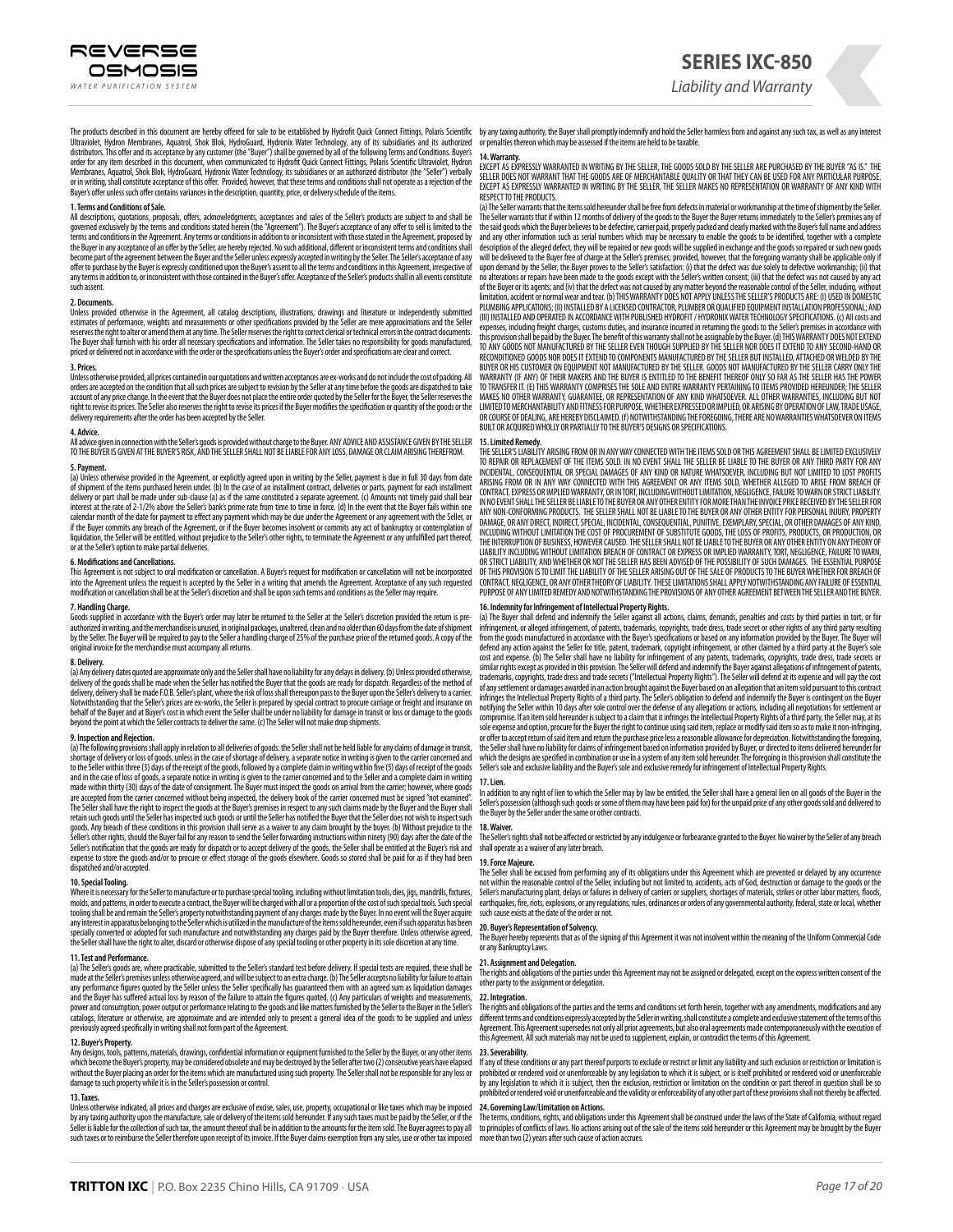| <b>SERIES IXC-850</b><br>Notes | REVERSE<br>OSMOSIS<br>WATER PURIFICATION SYSTEM |
|--------------------------------|-------------------------------------------------|
|                                |                                                 |
|                                |                                                 |
|                                |                                                 |
|                                |                                                 |
|                                |                                                 |
|                                |                                                 |
|                                |                                                 |
|                                |                                                 |
|                                |                                                 |
|                                |                                                 |
|                                |                                                 |
|                                |                                                 |
|                                |                                                 |
|                                |                                                 |
|                                |                                                 |
|                                |                                                 |
|                                |                                                 |
|                                |                                                 |
|                                |                                                 |
|                                |                                                 |
|                                |                                                 |